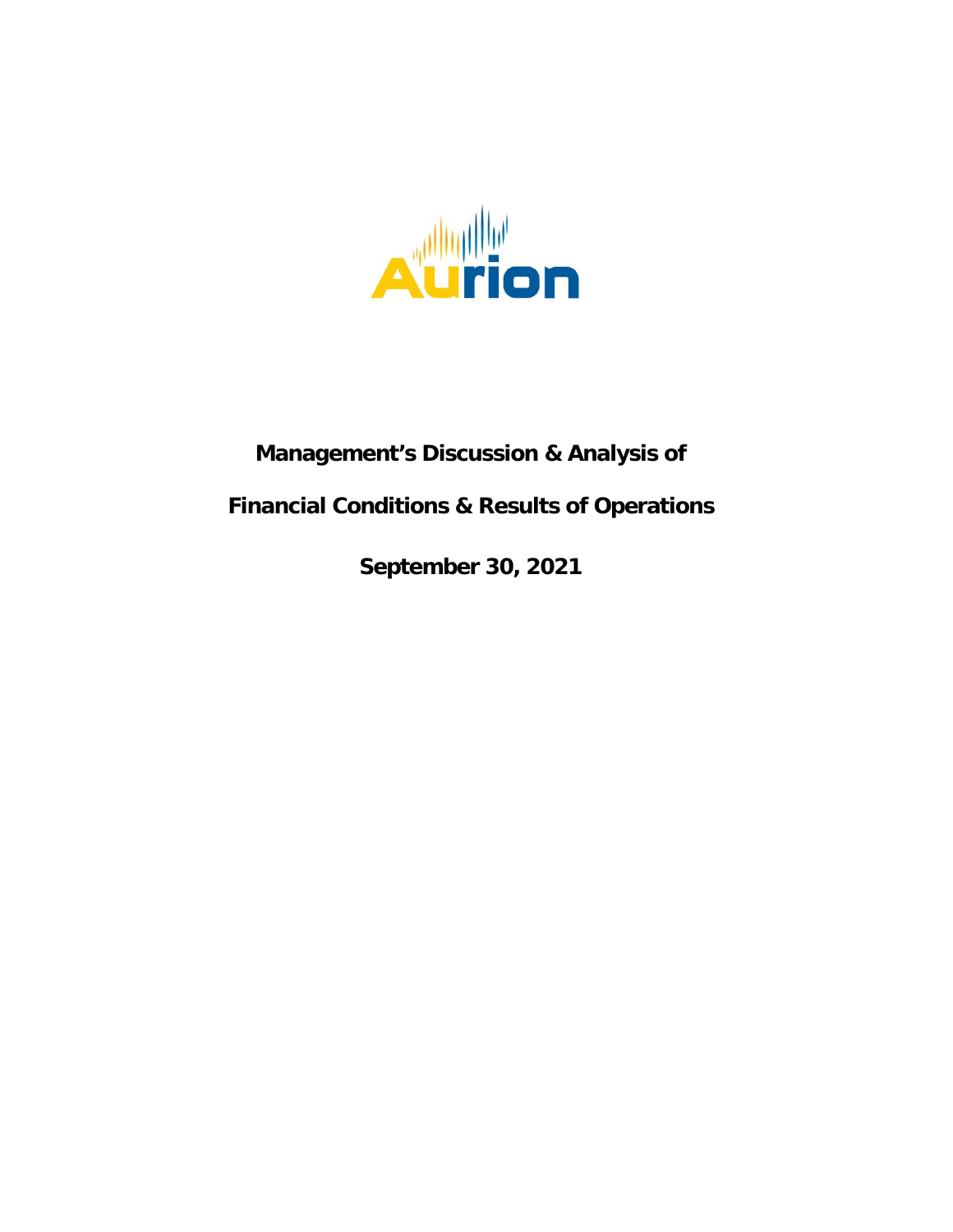## Management's Discussion and Analysis September 30, 2021

## **Background**

This discussion and analysis of financial position and results of operations of Aurion Resources Ltd.(the "Company" or "Aurion") is prepared as of November 26, 2021 and should be read in conjunction with the condensed consolidated interim financial statements for the three and nine months ended September 30, 2021 where necessary. All dollar figures included therein and in the following Management's Discussion and Analysis ("MD&A") are quoted in Canadian dollars unless otherwise indicated.

Additional information relevant to the Company's activities can be found on SEDAR at [www.sedar.com.](http://www.sedar.com/)

## **Forward-Looking Statements**

Certain statements contained in the following MD&A constitute forward-looking statements. Such forward-looking statements involve a number of known and unknown risks, uncertainties and other factors which may cause the actual results, performance or achievements of the Company to be materially different from any future results, performance or achievements expressed or implied by such forward-looking statements. Readers are cautioned not to place undue reliance on these forward-looking statements.

## **Company Overview**

Aurion Resources Ltd. (Aurion), is a Canadian exploration company listed on the TSX Venture Exchange (TSX-V:AU). Aurion's strategy is to generate or acquire early-stage precious metals exploration opportunities and advance them through direct exploration by our experienced team or by business partnerships and joint venture arrangements. Aurion's current focus is exploring on its Flagship Risti and Launi projects, as well as advancing joint venture arrangements with Kinross Gold Corp., B2 Gold Corp., and Strategic Resources Inc. in Finland.

Aurion Resources Ltd. (the "Company") was incorporated under the *Business Corporations Act (Alberta)*  on April 6, 2006 and was continued into British Columbia on August 10, 2018 under the *Business Corporations Act (British Columbia)*. The Company was listed on the TSX Venture Exchange ("Exchange") on October 3, 2008. Aurion and its wholly-owned subsidiaries, Minera Aurion de Mexico S.A. de C.V., Aurion Resources (US) LLC, Aurion Resources AB, Aurion Oy and FennoEx Oy are engaged in the evaluation, acquisition and exploration of mineral properties in Canada, Mexico, the United States, Sweden and Finland respectively. The Company's primary focus is currently in Finland.

## **Nine Month Highlights and Significant Events**;

- Jan. 13, 2021: Aurion announced that the Aurion-B2Gold Joint Venture had made two new discoveries and provided an expanded exploration campaign for 2021 with a focus on the Ikkari-Kutuvouma area.
	- o A new gold discovery was made at Sinermä located 23 km SSW of Agnico-Eagle's Kittilä Mine.
		- Trench channel sampling results included 1.07 g/t Au over 42.40 m and 1.30 g/t Au over 20.80 m.
		- A four-hole diamond core drilling program returned intersects including  $0.54$  g/t Au over 40.20 m (SIN20001 from 7 m down hole), 6.80 g/t Au over 0.75 m (SIN20003 from 110.80 m down hole) and 4.11 g/t Au over 1.40 m (SIN20002 from 13.50 m down hole).
	- o High-grade gold was intersected at Kutuvuoma East.
		- Gold intersects included 14.77 g/t Au over 1.60 m (KUE20003 from 42.20 m down hole) and 1.63 g/t Au over 2.80 m (KUE20001 from 50.90 m down hole), were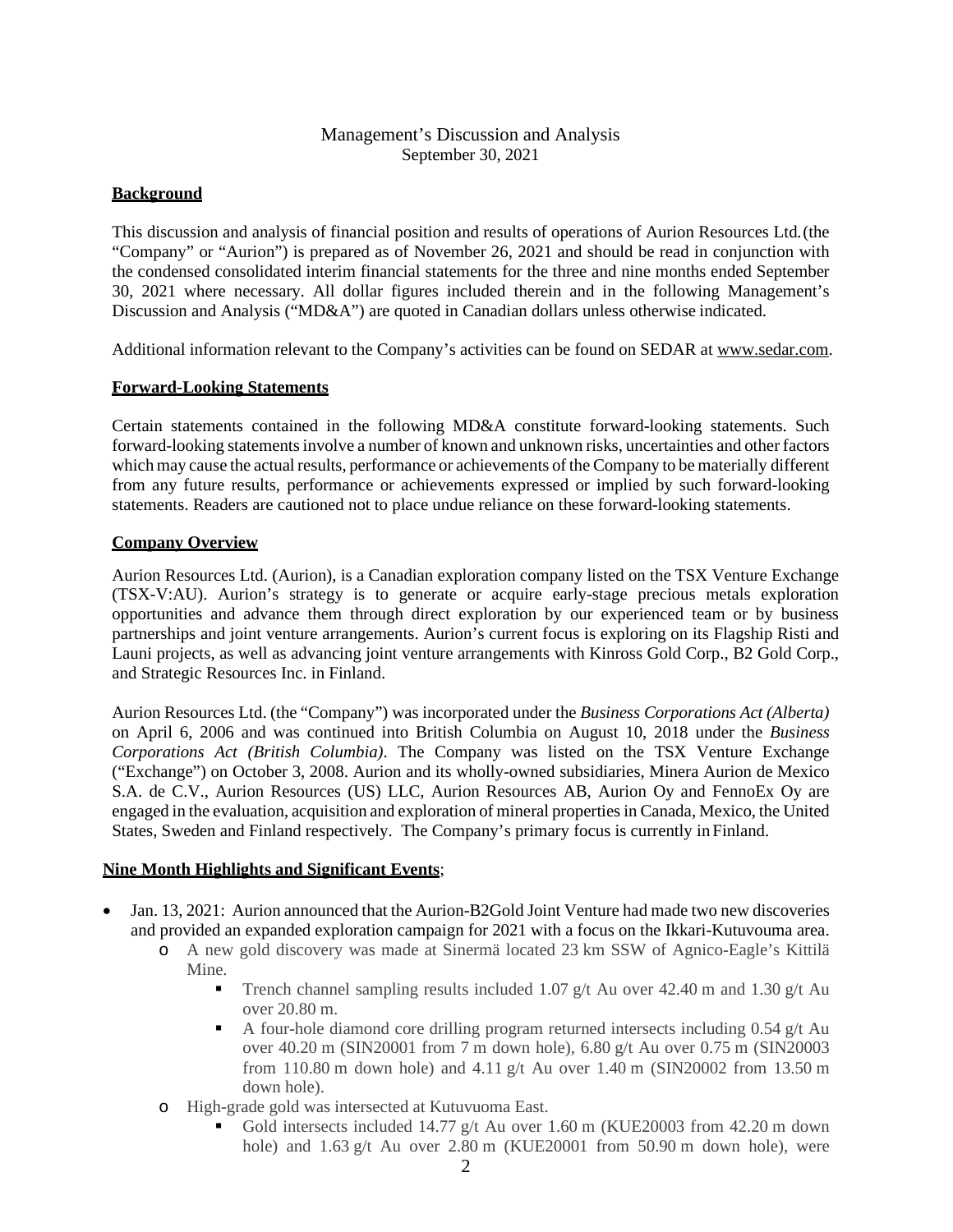returned from a new target area located along strike and in between Rupert Resources Ltd.'s Ikkari discovery (3-4.5 km to east) and the Kutuvuoma prospect (3.5-5.0 km to west).

- o B2Gold is planning to increase the level of exploration activities in 2021 with an initial budget of CAN\$6 million.
	- Preliminary plans include geophysical surveys, trenching, base of till sampling and at least 5,000 m of diamond drilling with a focus on the Kutuvuoma-Ikkari area.
	- Rupert Resources' Ikkari discovery is located 100-300 m from the JV property boundary with the prospective geological sequence interpreted to extend to the JV area.
	- The possible extensions of the discovery will be tested following the granting of the adjacent exploration permits.
- Feb. 23, 2021: Aurion announced that it completed a marketed private placement (originally announced Jan. 29, 2021), and a non-brokered private placement to Kinross Gold Corporation ("Kinross") for an aggregate of 13,425,033 common shares of the Company at a price of C\$0.85 per Common Share for gross proceeds of C\$11,411,278.
	- o Under the marketed private placement, the Company issued 11,855,033 common shares for aggregate gross proceeds of C\$10,076,778.
	- o Under the Non-Brokered Financing, the Company issued 1,570,000 common shares for aggregate gross proceeds of C\$1,334,500. The Non-Brokered Financing was fully subscribed for by Kinross Gold Corporation. Kinross exercised its pro rata right granted pursuant to a prior financing to maintain a 9.98% interest in the Company.
- Mar. 30/31, 2021: Aurion announced Management and Board of Directors changes.
	- o Mike Basha resigned as President, Director and Officer of the Company for personal reasons.
	- o Mr. Basha has agreed to consult to the Company as a technical advisor on an ongoing basis moving forward.
	- o Ms. Leily Omoumi, B. Eng, MBA, joined Aurion as an independent Director of the Company.
		- Ms. Omoumi brings over 17 years of experience across the mining industry and capital markets.
		- She was most recently Vice President, Corporate Development at Teranga Gold, a mid-tier gold producer, where she played an integral role in the advancement of Teranga's strategic direction and completed two landmark M&A transactions, including the sale of Teranga Gold to Endeavour Mining.
		- Previously Ms. Omoumi was at BMO Asset Management covering mining and oil and gas equities as a buy-side analyst, and prior to that she was a sell-side analyst covering precious metals equities at Scotia Capital.
		- Ms. Omoumi holds a bachelors degree in Mechanical Engineering, and an MBA from the University of Toronto.
- June 14, 2021: Aurion announced that it received 1,916,667 common shares of Strategic Resources Inc. ("Strategic"), increasing the Company's ownership position to 16.05%:
	- o On April 24, 2019, the Company announced that it had optioned the Silasselkä Vanadium Project located in northern Finland to Strategic (see Apr. 24, 2019 Press Release). As part of this transaction, Aurion has received Strategic Shares over time in consideration for the Project.
	- o Aurion has received a total of 6,833,334 common shares representing 16.05% of the issued and outstanding common shares of Strategic.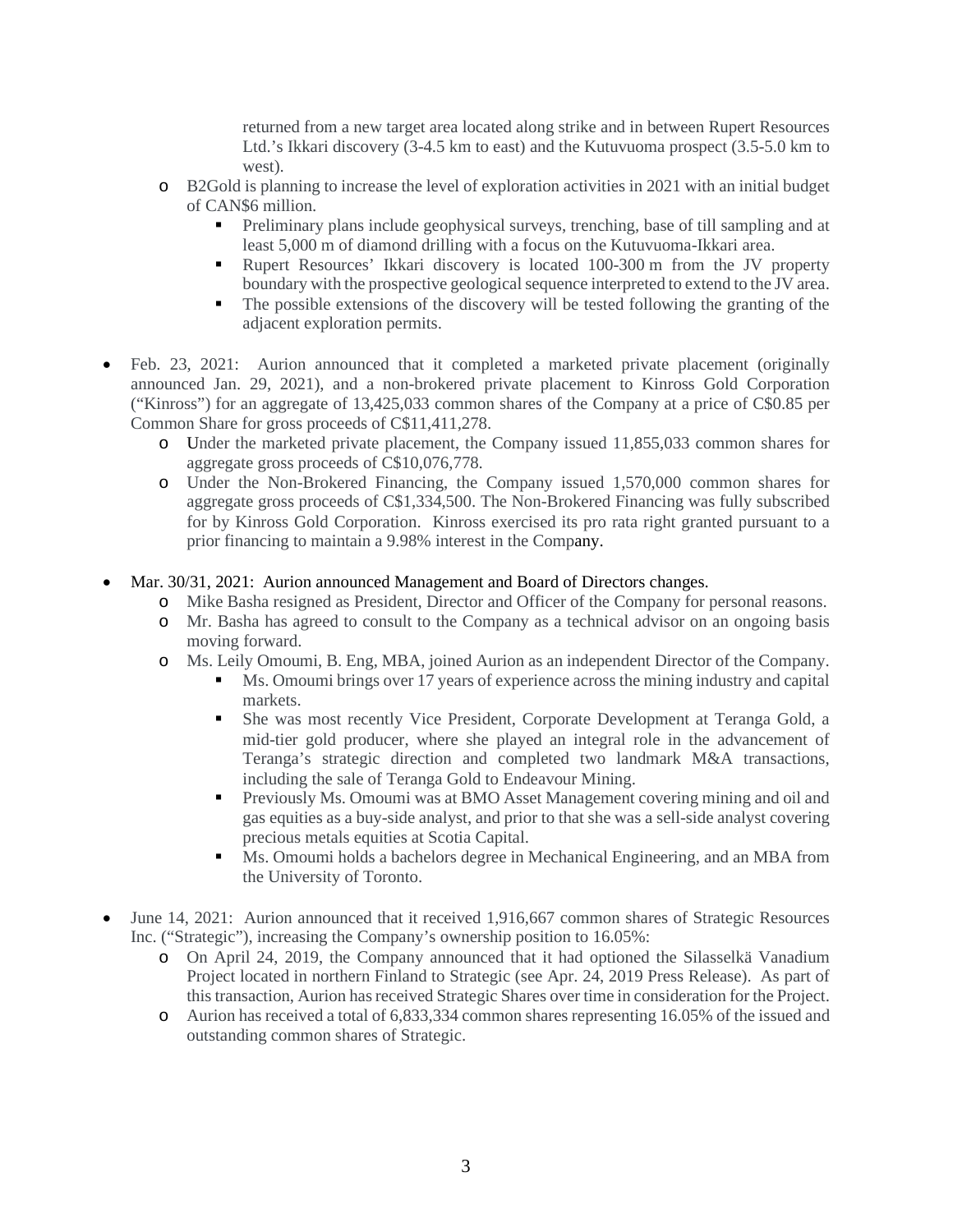- July 29, 2021: Aurion announced drill results from Phase 1 of the 2021 drilling program at the Aamurusko prospect:
	- o Phase 1 was designed to test the extensions and orientations of gold bearing structures at the Aamurusko Main area and to provide information on an over 1,000 m long section of a potential parallel structure located to the north of previously drill tested areas.
	- o Gold mineralization was extended to the northeast at Aamurusko NW:
		- 2.40 g/t Au over 6.30 m from 246.40 m (AM21180), including 25.50 g/t Au over 0.40 m, 125 m above the previous intercept of 1.21 g/t Au over 24.75 m (AM20127).
	- o A broad zone of gold mineralization was intersected in gabbro:
		- 0.70 g/t Au over 16.80 m from 331.85 m (AM21179), including 3.32 g/t Au over 0.75 m and 1.01 g/t Au over 6.85 m, in gabbro at Aamurusko Main.
		- Gabbro hosted gold mineralization now encountered eight times over 1,000 m strike length.
	- o A new gold setting was identified conglomerate hosted gold mineralization was intersected in previously untested area:
		- 3.75 g/t Au over 1.85 m from 111.40 m and 1.83 g/t Au over 2.40 m from 98.80 m (AM21177) in conglomerate approximately 200 m northeast of Aamurusko NW.
	- o The Company confirmed and extended gold mineralized structures at Aamurusko Main with intervals up to 88.90 g/t Au over 0.40 m:
		- 29.06 g/t Au over 1.25 m from 68.15 m (AM21173), including 88.90 g/t Au over 0.40 m.
		- All holes intersected targeted gold-bearing structure with quartz veining, 3/5 holes contained visible gold grains.
		- Gold mineralized structures extend at least to 200 m vertical depth (AM21179).
	- o Parallel structures with gold potential identified:
		- Repetition of prospective stratigraphy (sediment, volcanic, gabbro) and parallel structures identified towards north over 1,000 m strike length.
	- o Zones of gold mineralization remain open in multiple directions at all target areas
	- To date, 80% of all holes drilled at Aamurusko have intersected gold exceeding 1.0  $g/t$  Au, 51% of drill holes over 3.0 g/t Au, 31% over 10.0 g/t Au
- Sept. 7, 2021: Aurion announced initial results, where multiple Gold in Till anomalies were identified, from on-going Base of Till sampling program:
	- o A number of gold in till anomalies were identified from the regional sampling program (a total of 3,493 samples) targeting previously unexplored areas within the Risti and Launi properties.
	- o Elevated gold values were encountered within several geologic settings including volcanic, sedimentary and intrusion related domains.
	- o Many of the gold in till anomalies coincide with, or are in close proximity to, potential structural features and/or lithological contacts interpreted from geophysical data sets.
	- o The encouraging results further support the prospectivity of Aurion's extensive land package and warrant follow up activities including continuation and expansion of the base of till sampling program.
- Oct. 18, 2021: Subsequent to the end of the quarter, Aurion announced that JV Partner, B2Gold, provided notice to exercise option on projects in northern Finland:
	- o B2Gold Corp. has provided Aurion notice to exercise its option to acquire an additional 19% interest in the Finland Joint Venture (JV), taking its total interest to 70%.
	- o The JV covers an area of approximately 331 square kilometres along the major crustal scale Sirkka Shear Zone in the Central Lapland Greenstone Belt and, includes a number of discoveries such as Kutuvuoma (16.47 g/t Au over 11.0 m), Soretiavuoma (48 g/t Au over 1.1 m), Sinermä (0.54 g/t Au over 40.2 m), Kiekerömaa (5.8 g/t Au over 5.0 m) and Kettukuusikko (4.33 g/t Au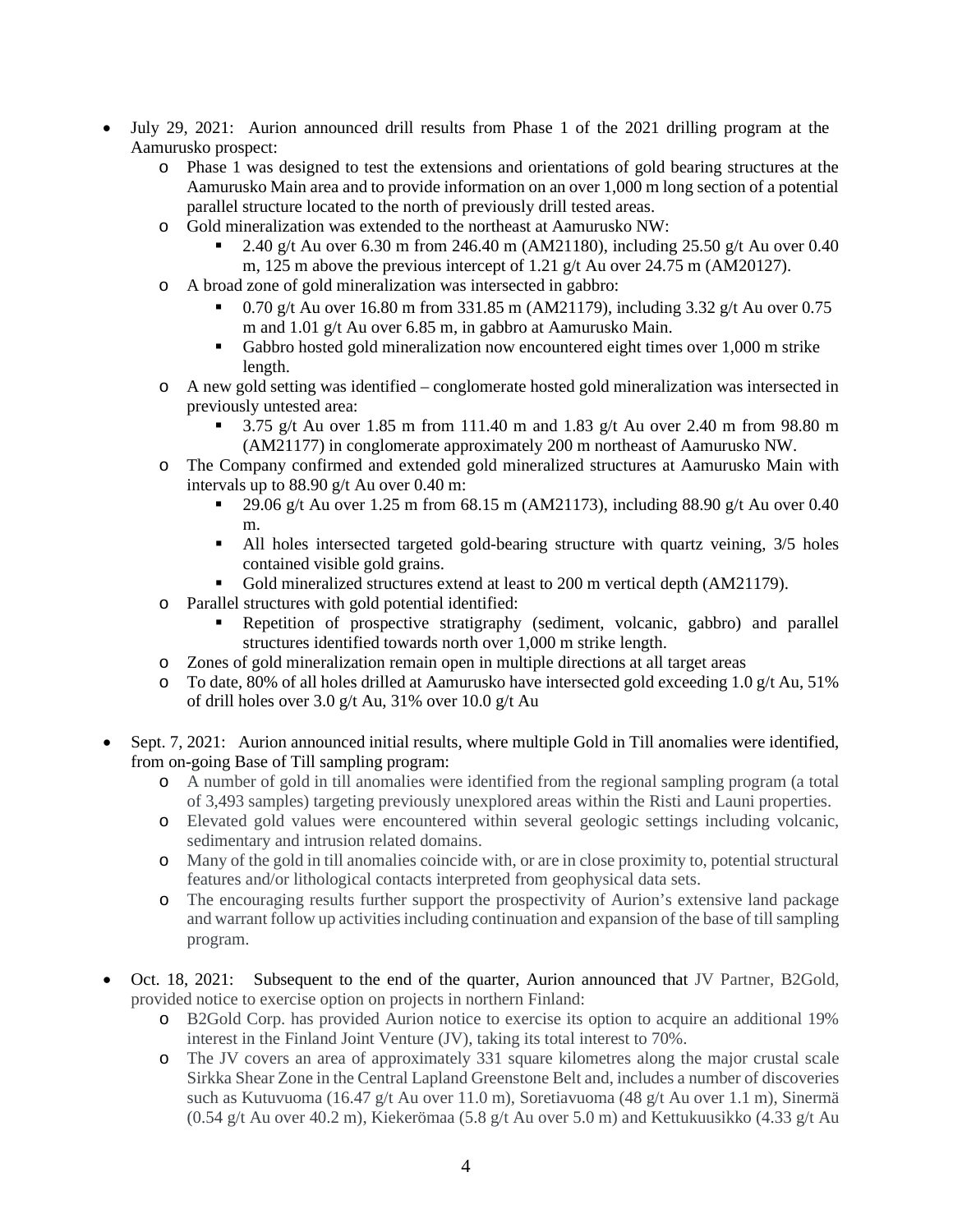over 20.4 m). Furthermore, Rupert Resources' 3.95-million-ounce Ikkari discovery is located immediately adjacent to the JV property.

- o B2Gold advises that since the inception of the agreement, dated January 13, 2016, it has completed over CAN\$15 million in exploration expenditures, paid Aurion CAN\$50,000 in cash and issued 550,000 B2Gold shares.
- o B2Gold also provided notice of its intention to sole fund all programs and budgets until completion of a Feasibility Study as required under the remaining option to acquire an additional 5% ownership interest, subject to its right to terminate sole funding at any time.
- o B2Gold is currently completing a 5,000-metre diamond drill program on the Kutuvuoma-Ikkari corridor as well as base of till and trenching programs on a number of targets in the eastern part of the JV property.
- Oct 25, 2021: Subsequent to the end of the quarter, Aurion announced that JV Partner, B2Gold, drilled a new discovery in the first holes drilled along the Kutuvuoma-Ikkari Corridor.
	- o Results from the first three holes of the ongoing 5,000 m drilling campaign identified a broad zone of gold mineralization.
	- o Results were along the strike of the geological sequence and domain boundary that hosts several recent discoveries by Rupert Resources including the 3.95-million-ounce Ikkari discovery.
	- o A new discovery was made approximately 1.3 km west of the Ikkari discovery with intercepts of:
		- 1.84 grams per tonne gold (g/t Au) over 52.4 metres (m) from 85.3 m (drill hole IKK21003)
			- including 2.61 g/t Au over 21.2 m from 95.2 m and 2.42 g/t Au over 10.25 m from 127.45 m
		- 1.42 g/t Au over 30.6 m from 34.2 m (drill hole IKK21002)
			- including 2.94 g/t Au over 6.45 m from 43.5
- Oct. 28, 2021: Subsequent to the end of the quarter, Aurion reported that it had signed a formal definitive option agreement with B2Gold Corp. on the Kuortis Property:
	- o B2Gold was granted the right to earn up to an undivided 75% interest in the 53 km<sup>2</sup>, Kuortis Property, which is located approximately 25 km south of Agnico-Eagle's Kittilä Mine and adjacent to the existing JV property with B2Gold.
	- o B2Gold can earn a 51% undivided interest in the Kuortis Property by incurring a minimum of CAD\$750,000 in exploration expenditures on or before the second anniversary of the agreement dated October 26, 2021; incurring exploration expenditures not less than CAD\$1,750,000 on or before the fifth anniversary of the agreement date; and by issuing 25,000 B2Gold shares to Aurion.
	- o B2Gold can acquire an additional 24% undivided interest in the Property by completing the first option; issuing an additional 25,000 B2Gold shares; and incurring an additional CAD\$2,500,000 in exploration expenditures on or before the fifth anniversary.
- Nov. 8, 2021: Subsequent to the end of the quarter, Aurion reported that it had signed a formal definitive option agreement with Kinross Gold Corporation on the Silaskaira Property:
	- o Kinross has the right to earn up to an undivided 70% interest in the 54.35 km2 , Silaskaira Property, located adjacent to the Silasselkä Vanadium project, currently under option (see press release dated June 17, 2020) to Strategic Resources Inc. (Aurion holds a ~16% equity interest in Strategic), and approximately 28 km northwest of Agnico-Eagle's Kittilä Mine.
	- o Kinross can earn a 70% undivided interest in the Silaskaira Property by incurring a minimum of USD\$5,000,000 in exploration expenditures on the property and paying Aurion CAD\$100,000 on, or before, the fifth anniversary of the agreement.
	- o Kinross has agreed to incur a minimum of USD\$1,000,000 in exploration expenditures on, or before, 24 months from the date of the agreement and will act as the operator.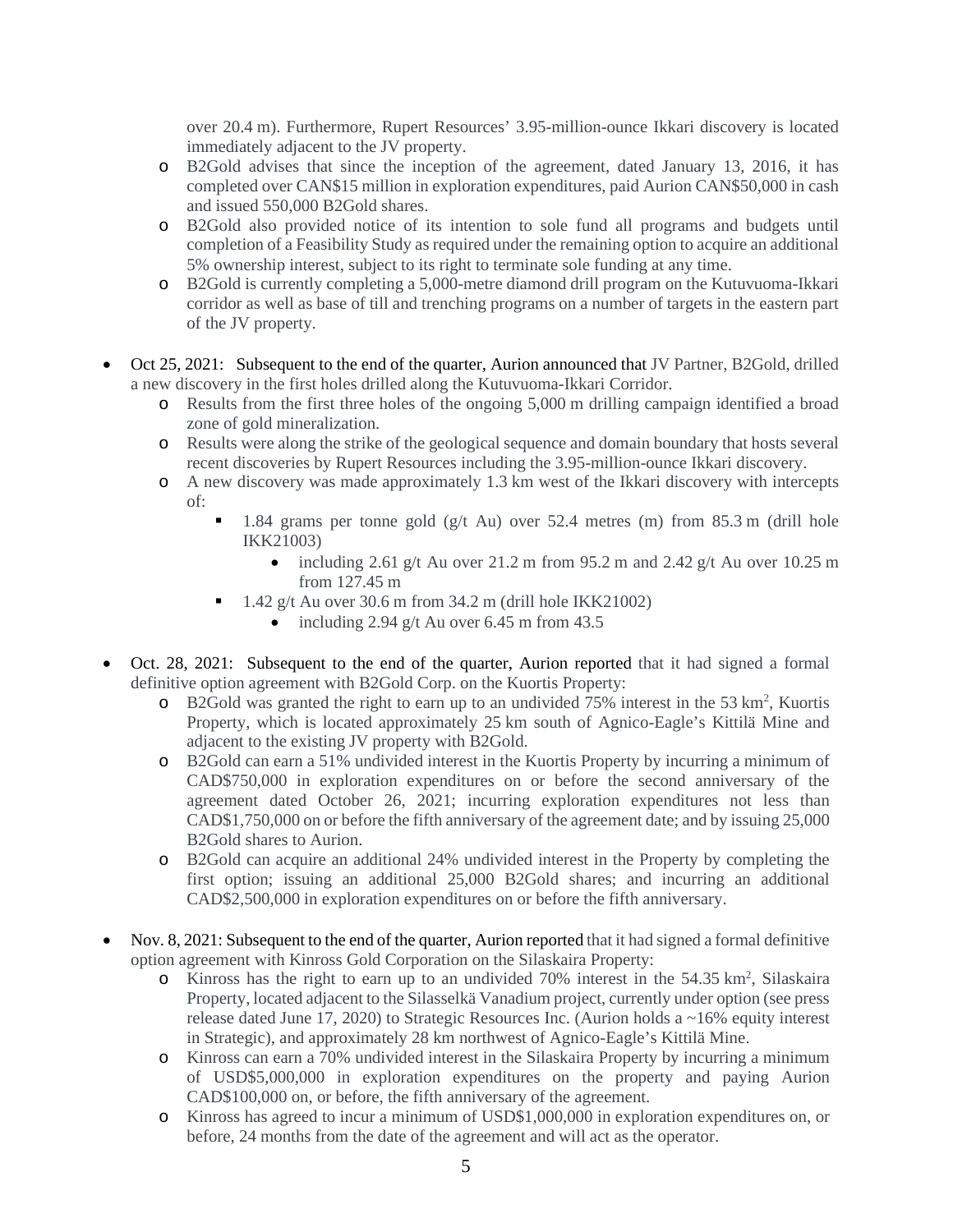- o Should Aurion's interest in the joint venture be diluted down to 10% or less, Aurion's interest will be converted to a 2% Net Smelter Return (NSR) Royalty on the property.
- Nov. 25, 2021: Subsequent to the end of the quarter, Aurion announced that it completed a marketed private placement (originally announced Nov.4, 2021), and a non-brokered private placement to Kinross Gold Corporation ("Kinross") for an aggregate of 18,548,167 common shares of the Company at a price of C\$0.90 per Common Share for gross proceeds of C\$16,693,350.
	- o Under the marketed private placement, the Company issued 16,666,667 common shares for aggregate gross proceeds of C\$15,000,000.
	- o Under the Non-Brokered Financing, the Company issued 1,881,500 common shares for aggregate gross proceeds of C\$1,693,350. The Non-Brokered Financing was fully subscribed for by Kinross Gold Corporation. Kinross exercised its pro rata right granted pursuant to a prior financing to maintain a 9.98% interest in the Company.

#### **Mineral Exploration Properties**

#### **Finland**

The Company began operating in Finland in early 2014 and currently holds or has interest in tenements covering over 1000 km2 within the Central Lapland Greenstone Belt ("CLGB") of the Fennoscandian Shield – including the Company's flagship properties **Risti and Launi,** which host a number of recent discoveries by Aurion including the **Aamurusko** high-grade discovery within the Risti property.

Aurion's land holdings are located approximately 850 km north of the Finnish capital of Helsinki and occur entirely north of the Arctic Circle. Access to all the properties is very good, with forestry roads extending from paved highways to the otherwise forested and undeveloped property areas. Topography is low and characterized by rolling hills with relief of less than 150 m. There are daily flights from Helsinki to nearby airports in the towns of Kittilä and Rovaniemi. Aurion's field base is located in the town of Sodankylä, which is located approximately 30-minute drive from the main properties. Finland has been consistently ranked among the top jurisdictions for mining investments by the Fraser Institute's annual surveys.

The CLGB is considered highly prospective for the existence of gold and base metal mineralization. The region hosts Europe's largest gold mine, the Kittilä Gold Mine owned by Agnico-Eagle Limited, Boliden's Kevitsa Ni-Cu-PGE mine and Anglo American's Sakatti Ni-Cu-PGE discovery. In addition, a large number of gold and other metal prospects occur close to the major structural zones such as the Sirkka Shear Zone, which is a major, crustal scale, thrust fault system extending over 120 km in strike length. Aurion has interest in land positions covering approximately 80 km of the Sirkka Shear Zone.

The CLGB has seen a very limited amount of exploration compared to similar types of greenstone belts such as Abititi and Norseman-Wiluna. The main reason for the lack of exploration activities is that exploration and mining was limited to local, state-controlled entities until 1995 when Finland joined the European Union. The majority of the historic exploration and mining focused on base metals; gold indications were typically archived and not followed up. The prospectivity of this under-explored region has been demonstrated by over 20 new gold discoveries by Aurion and its neighbors since 2016.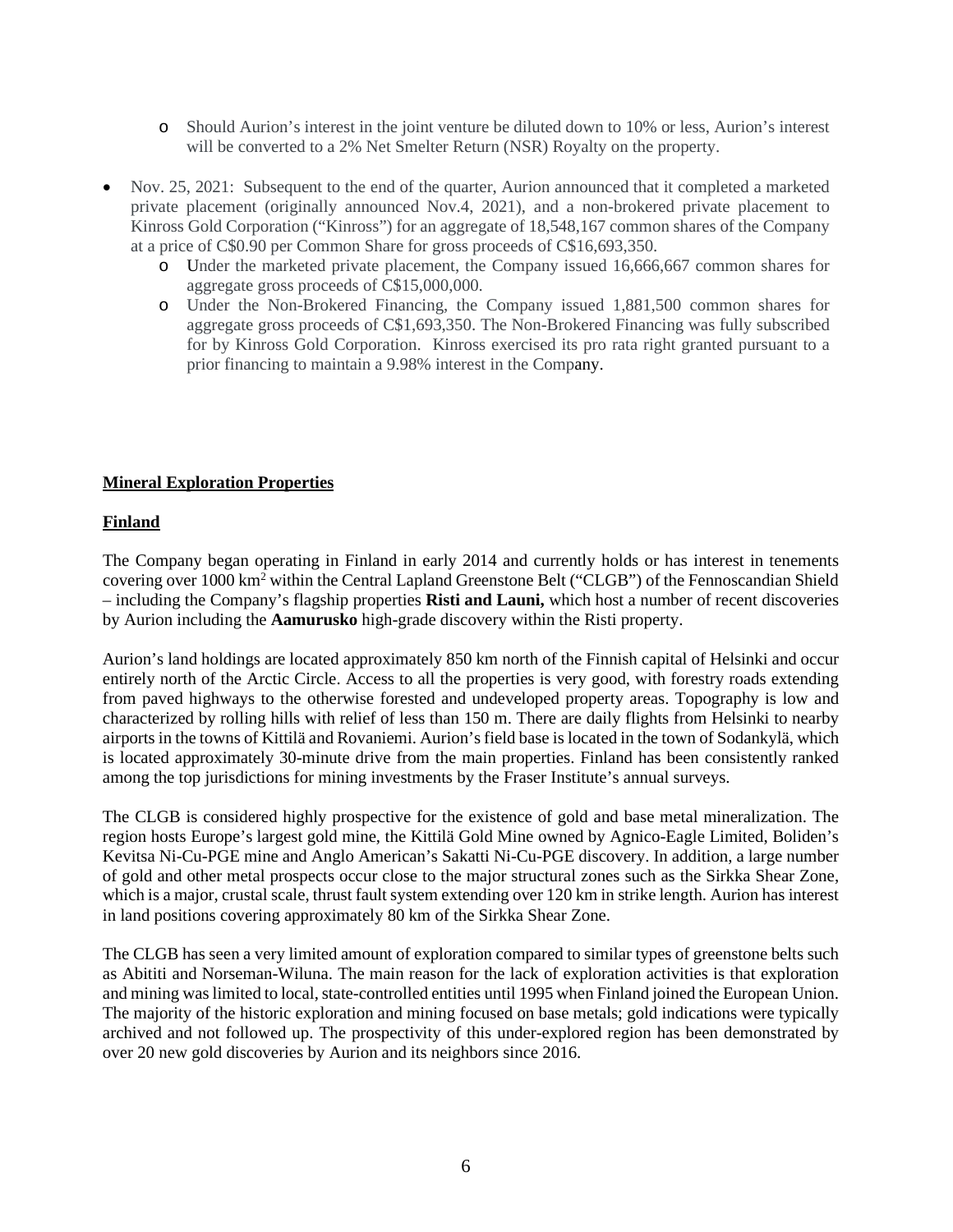| <b>Property</b>   | Area $(\sim km^2)$ | <b>Prospect</b>                                                                   |
|-------------------|--------------------|-----------------------------------------------------------------------------------|
| Risti             | 160                | A2, Aamurusko, Kaaresselkä, Notches, Risti NW,<br>Sukuvaara, YNOT                 |
| Launi East & West | 263                | Bonanza, Christmas Deformation Zone, Hinge Zone,<br>Lakijänkä, Midsommer, Stubley |
| Venejoki          | 101                |                                                                                   |
| Auermaa           | 1136               | Auermavaara, Kuskoiva                                                             |

*Summary of Finland Properties Not Subject to Partnership Agreements:*

*Summary of Finland Properties Subject to Partnership Agreements:*

| <b>Property</b>                   | Area $(\sim km^2)$ | <b>Prospect</b>                                       |
|-----------------------------------|--------------------|-------------------------------------------------------|
|                                   |                    | Ahvenjärvi, Hirvilavanmaa, Kettukuusikko, Kiekerömaa, |
| 347<br>B <sub>2</sub> Gold JV     |                    | Kutuvuoma, Kutuvuoma East, Palovaara, Sinermä,        |
|                                   |                    | Soretialehto, Soretiavuoma, Tuongankuusikko           |
| Kinross Option                    | 54                 | Silaskaira (Press release Nov 8, 2021)                |
| <b>Strategic Resources Option</b> | 195                | Sila                                                  |

# **Finland Properties Not Subject to Partnership Agreements:**

# **RISTI PROPERTY**

Aurion's wholly owned Risti Property covers approximately 160 km<sup>2</sup> in the CLGB in northern Finland. The Risti Property is located 20 km NNW of Sodankylä and is accessible via paved and all-weather gravel roads through rolling hills and forests.

Aurion has made multiple gold discoveries since the commencement of exploration activities in 2015. Significant new gold discoveries at Risti include: Aamurusko Main, Aamurusko NW, Notches, YNOT, A2 and Risti NW. The property also hosts the Kaaresselkä prospect discovered in the 1980s by the Geological Survey of Finland. Aurion's pipeline of gold prospects at Risti are each at a different stage in the exploration process.

The geological setting of the Risti Property has many similarities to prolific gold-rich orogenic gold belts globally, such as the Timmins camp of the Abitibi region of Northern Ontario, Canada. The Aamurusko zone appears to be underlain by young unconformable clastic rocks (sandstones and conglomerates) of the Kumpu group. The Kumpu group conglomerates resemble the Timiskaming conglomerates of the Timmins and Kirkland Lake area of the Abitibi and occur in a similar geo-tectonic setting (both represent the youngest stratigraphic sequence within their respective belts). The Kumpu group and the Timiskaming group were deposited in late orogenic extensional basins. They form in relation to major movement along regional faults or deformation zones. In the Abitibi province, many high-grade, multi-million-ounce gold deposits are temporally and spatially associated with the Timiskaming conglomerates (or their equivalents) in close proximity to major regional deformation (fault) zones such as the Porcupine-Destor or Cadillac Lake-Larder Lake deformation zones. The Kumpu group appears to have been deposited in a similar geological setting adjacent to the Sirkka Shear Zone, the crustal scale deformation zone in the CLGB. Strong alteration including fuchsite, tourmaline, iron carbonate and albite associated with quartz veining and gold mineralization is seen along the entire length  $(>100 \text{ km})$  of this structure.

Gold is hosted by various lithologies including clastic conglomerates (examples: Aamurusko, Notches) and mafic-ultramafic rocks (examples: Ikkari, Kutuvuoma, Kaaresselkä) within the Risti Property and adjoining areas. The abundance and scale of gold mineralization along several structures over significant strike lengths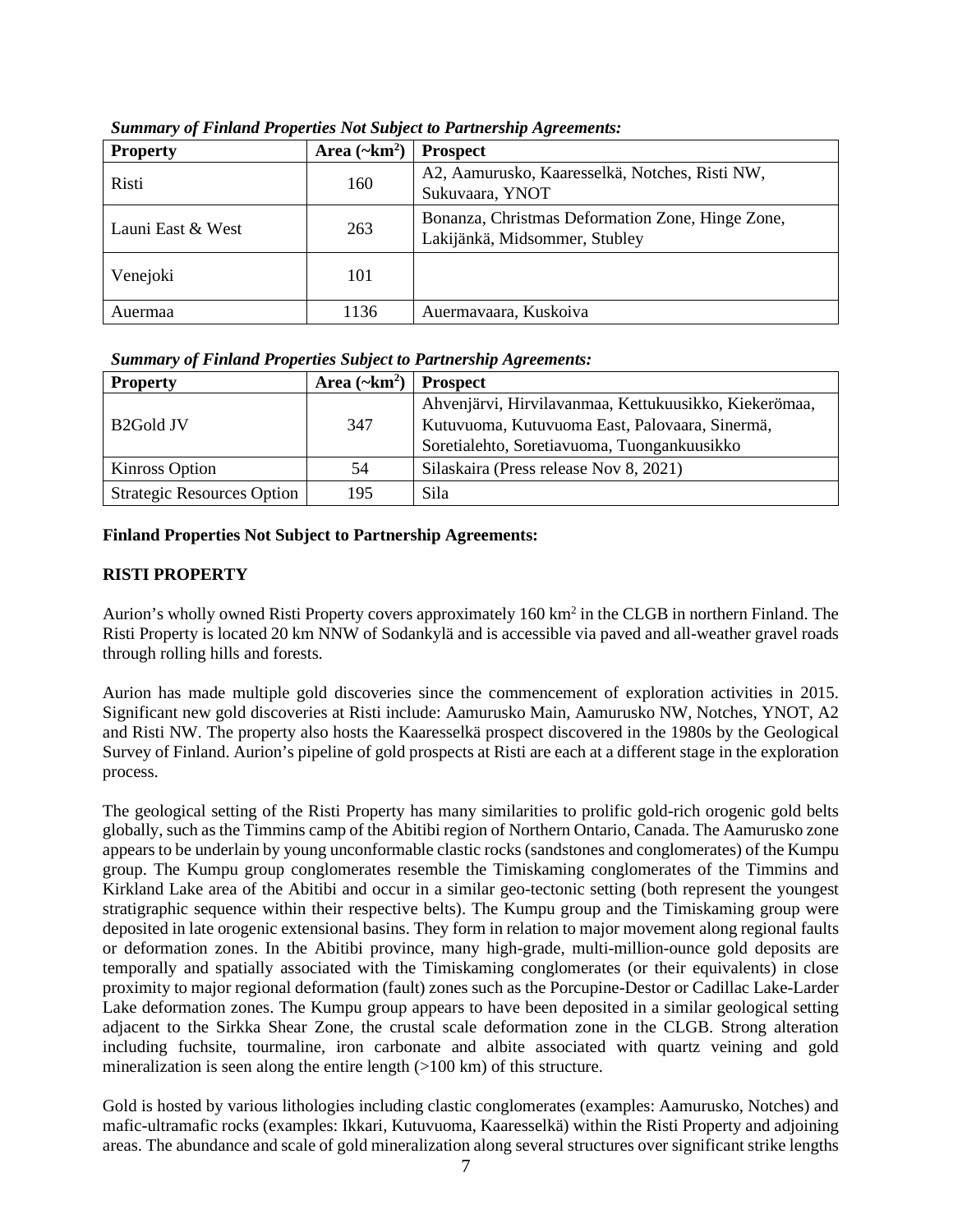and the fact that gold is hosted by various lithologies point to a conclusion that a powerful hydrothermal system has led to the camp scale footprint of gold mineralization.

The majority of the Risti Property had not been explored prior to Aurion. Aurion's exploration activities started in 2015 with prospecting and mapping, which led to the initial discovery of high-grade boulders in the Aamurusko area in 2016. Further activities have included detailed and regional prospecting, geological mapping, trenching, ground and drone geophysics, soil sampling, base of till sampling and diamond core drilling.

Approximately 6,200 boulder, sub-crop and outcrop samples collected and assayed from the Risti Property average 6.7 g/t Au. The surface sampling has identified extensive footprints of gold mineralized samples in several areas including the Aamurusko and Notches prospects. The prospecting and mapping programs have mainly focused on domains with silica rich sediments, e.g. conglomerates, because such lithologies are comparably resistant to weathering and can be observed on surface in several areas. As such, sampling is mainly from gold mineralization hosted by clastic sediments. Mafic and ultramafic lithologies are less resistant to weathering and typically these areas are low lying and covered by overburden. Identification of this type of mineralization requires overburden penetrative exploration methods such as base of till sampling.

Exploration activities and results on various prospects are presented in the following chapters. Drill results presented herein are core lengths and may not represent true width. Channel sample results are surface channel cuts that also may not represent true width. Gold assay values are uncut. Prospecting grab samples may be selective and not representative of overall grade.

#### **Aamurusko Prospect**

The Aamurusko prospect is located near the center of the Risti Property. A total of 1,210 samples with an average grade of 24.9  $g/t$  Au have been collected from an area measuring 1.7 km by 1.3 km. The samples are predominantly from large and angular quartz (with or without tourmaline and/or Fe-Oxide) blocks with many samples containing coarse visible gold. The quartz vein blocks range from 0.1 m to  $>3$  m wide, trend NE-SW and are hosted by quartzites and polymictic conglomerates of the Kumpu Group and mafic volcanics of the Sodankylä Group. The conglomerates are interpreted to be unconformably in contact with the mafic volcanics.

The initial prospecting and mapping campaign was followed by further field activities including the maiden drilling program in 2017 and follow up drilling programs in 2018, 2019 and early 2020. A total of 138 holes and 24,216 m of drilling has been completed in the Aamurusko area at various targets including Main, NW and Gap Zone.

At *Aamurusko Main*, gold mineralization intersected at shallow depths (40-60 m vertically from surface) expands known mineralization in an area that is now estimated to be 100 m long in an east-west orientation with a sub-vertical distance of 150 m. Multiple high-grade (anything greater than 10 g/t Au is considered high-grade) intercepts occur in this area including a very high-grade intercept of 789 g/t Au over 2.90 m.

While true widths are unknown at this time, the ability to successfully target and intercept gold mineralization with drill step outs both vertically and horizontally suggests that the mineralization appears to form part of a coherent body or shoot. The mineralization lies proximal to the faulted/sheared contact between a gabbro intrusive and sedimentary rocks. Mineralization remains open at depth and along strike.

Drilling at Aamurusko Main has been focused over an east-west distance of approximately 250 m at the eastern extent of the boulder field. This suggests that the mineralization encountered there is only one source of the many high-grade boulders at Aamurusko. Gold mineralization was also intersected in 500 and 800 m step out drill holes to the west-northwest providing further evidence that additional near surface gold mineralization may exist in the same geological/structural setting west of the current main focus of drilling.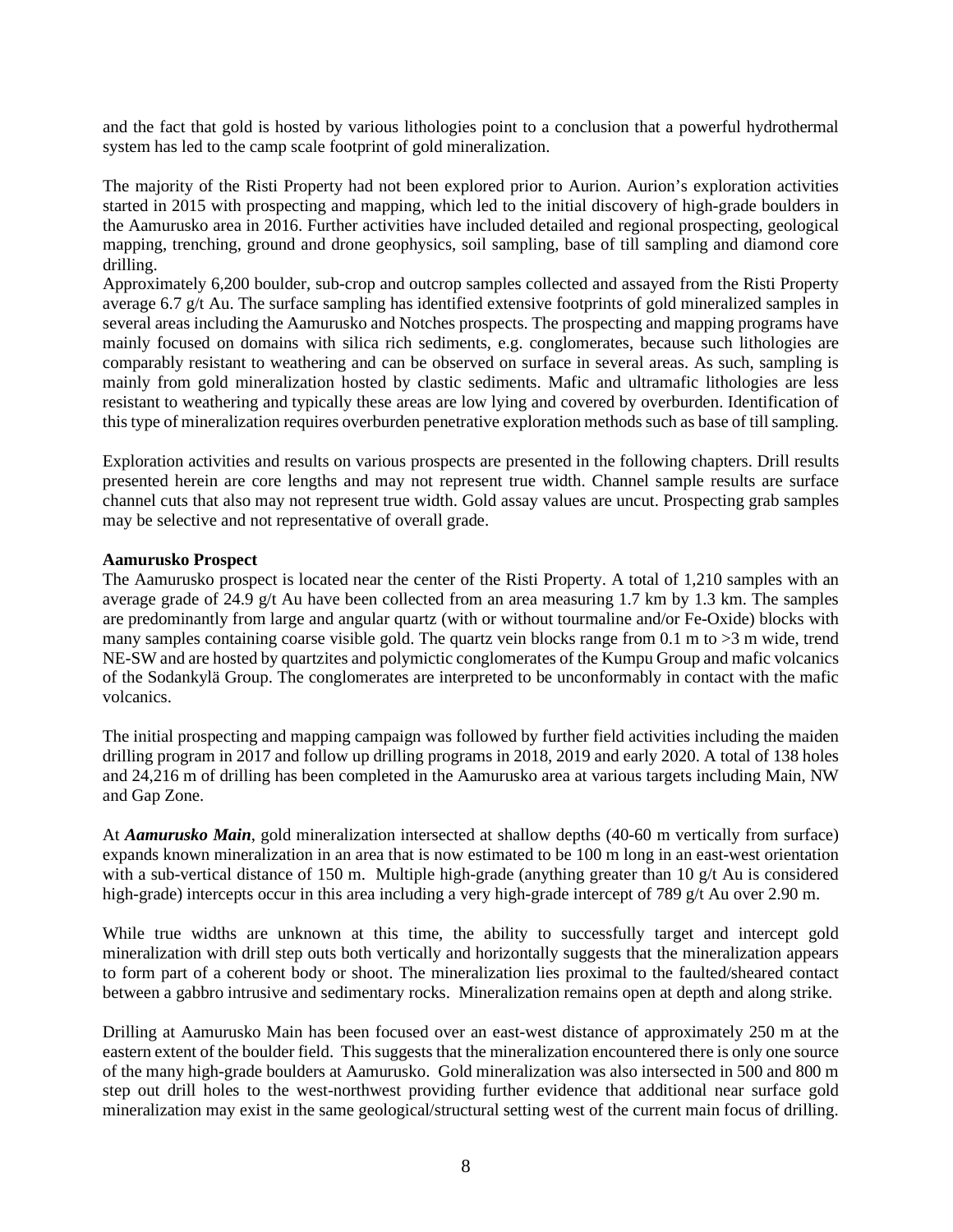Drilling highlights from Aamurusko Main:

- 789.06 g/t Au over 2.90 m (including 3510.00 g/t Au over 0.65 m) from 116.10 m (Drill hole AM18042)
- $\bullet$  42.28 g/t Au over 4.00 m from 40.00 m (Drill hole AM19082)
- 24.50 g/t Au over 4.75 m from  $48.80$  m (Drill hole AM19081)
- 22.63 g/t Au over 3.53 m (including 52.30 g/t Au over 1.4 m) from 44.47 m (Drill hole AM19114)
- $\bullet$  18.47 g/t Au over 2.76 m (including 93.70 g/t Au over 0.51 m) from 43.94 m (Drill hole AM19113)

Drilling 235 m east of Aamurusko Main also returned significant drill intercepts:

- 9.62 g/t Au over 1.74 m from 26.30 m (Drill hole AM18035)
- 8.74 g/t Au over 1.55 m from 36.65 m (Drill hole AM18035)
- 12.45 g/t Au over 5.20 m (including 66.70 g/t Au over 0.50 m and 54.30 g/t Au over 0.49 m) from 53.50 m (Drill hole AM18035)

*Aamurusko NW* is approximately 600 m northwest of Aamurusko Main target. This target consists of a 10- 30 m wide zone of gold-bearing quartz veins within altered and mineralized clastic sedimentary rocks. Drilling has delineated Aamurusko NW to 300 m vertical depth and the mineralization is open to extensions. Drilling in early 2020 also identified new zones of gold mineralization 200 m north of Aamurusko NW along and on the northern side of a previously untested fault structure.

Drilling highlights from Aamurusko NW:

- 13.31 g/t Au over 19.54 m (including  $22.58$  g/t Au over  $8.18$  m) from  $77.64$  m (Drill hole AM19095)
- 3.51 g/t Au over  $31.12$  m from 55.88 m (Drill hole AM19094)
- 6.84 g/t Au over 19.00 m (including 16.36 g/t Au over 7.3 m) from 83.80 m (Drill hole AM19109)
- 23.41 g/t Au over 11.10 m (including 51.95 g/t Au over 4.15 m) from 133.00 m (Drill hole AM19106)
- 16.17 g/t Au over 4.00 m (including 109.00 g/t Au over 0.58 m) from 97.10 m (Drill hole AM19105)
- 1.21 g/t Au over 24.75 m (including 5.79 g/t Au over 2.95 m and 8.90 g/t Au over 1.00 m and 5.34 g/t Au over 1.00 m) from 358.25 m (Drill hole AM20127)
- 2.39 g/t Au over 3.70 m from 288.00 m (Drill hole AM20127)

*Aamurusko Gap* covers the approximately 600 m long "gap" between the Aamurusko NW and Aamurusko Main targets. Mapping has identified fault structures and a widespread quartz stockwork extending 300 m by 100 m. The target was tested by a few drill holes in early 2020. All drill holes intersected zones of gold mineralization.

Drilling highlights from Aamurusko Gap:

- 4.64 g/t Au over 3.10 m (including  $37.30$  g/t Au over 0.35 m) from 19.25 m (Drill hole AM19117)
- 1.55 g/t Au over 3.45 m (including 9.21 g/t Au over 0.35 m) from 59.70 m (Drill hole AM19117)
- $\bullet$  0.55 g/t Au over 8.65 m from 63.25 m (Drill hole AM19118)
- 1.69 g/t Au over 7.75 m (including 18.40 g/t Au over 0.55 m) from 96.05 m (Drill hole AM19119)
- $\bullet$  1.51 g/t Au over 3.35 m from 35.85 m (Drill hole AM20128)

## **Notches Prospect**

The Notches prospect is a 5 km long and 1 km wide, northwest-southeast trending outcrop ridge located 3 km to the southeast of Aamurusko. Prospecting led to multiple gold showings in quartz sub-outcrop. The Notches area is host to an interbedded sequence of mature siliceous sandstones and conglomerates with late cross-cutting mafic to ultramafic and lamprophyre dykes. The southwestern contact is hosted by a suite of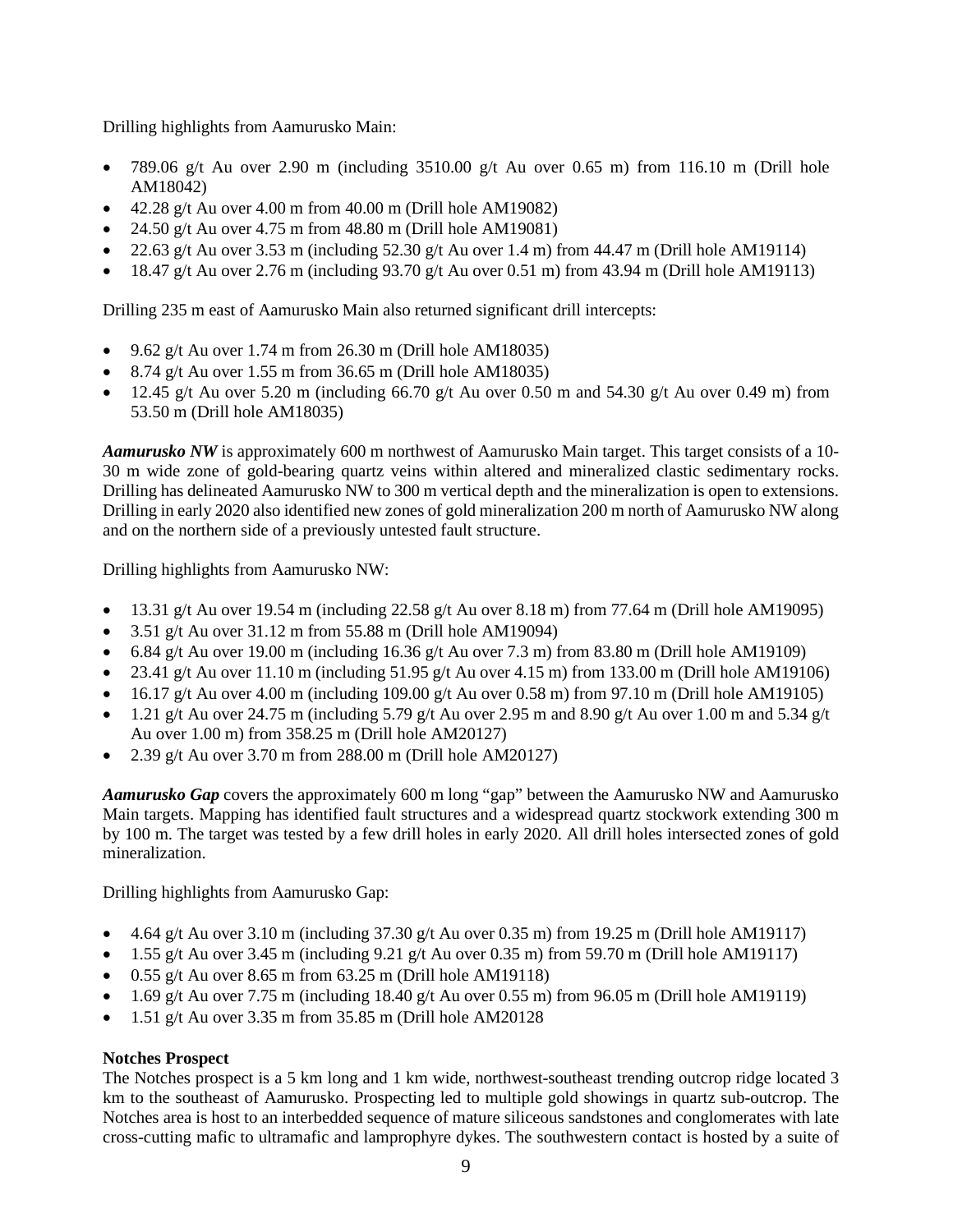mafic to ultramafic volcanic and intrusive rocks and mafic conglomerates but is not well constrained due to lack of exposure. The northeastern contact is possibly intrusion/fault related with an unconformable suite of ultramafic rocks.

Approximately 2,650 grab samples with an average grade of 2.2 g/t Au have been collected from boulders, sub-crops and outcrops. In addition to prospecting and mapping, 27 trenches have been excavated and 6 drill holes have been completed at Notches.

In the area of trench NOT1817 gold mineralization is hosted within a 5-10 m wide conglomerate unit with 1-15 % disseminated sulphides (pyrite-pyrrhotite-chalcopyrite-galena and locally visible gold) and altered by silica, hematite, iron oxide and carbonate. The conglomerate is also cross-cut by flat and steep goldbearing quartz veins.

Channel sampling highlights from Notches:

- 3.20 g/t Au over 4.40 m including 8.94 g/t Au over 0.87 m (Trench NOT1817)
- $3.54$  g/t Au over 0.60 m (Trench NOT1817)
- $\bullet$  109.50 g/t Au over 0.25 m (Trench NOT1803)
- 20.30 g/t Au over 0.31 m (Trench NOT1803)
- $7.03$  g/t Au over 0.93 m (Trench NOT1814)

Drilling highlights from Notches:

- 2.99 g/t Au over 2.10 m from  $31.40$  m (Drill hole NT18005)
- 20.30 g/t Au over 0.65 m from 27.40 m (Drill hole NT18006)

## **Kaaresselkä Prospect**

The Kaaresselkä prospect is located approximately 4 km south-southwest of Aamurusko. The gold-copper mineralization was discovered by the Geological Survey of Finland (GTK) in 1987. No exploration had been conducted since 2004 until the acquisition by Aurion.

Aurion acquired the Kaaresselkä and Kiekerömaa gold prospects from Tertiary Minerals Plc ("Tertiary") in 2016. The Company paid £15,000 in cash and issued 83,072 shares to Tertiary for 100% interest in both projects subject to certain royalties, including a Pre-Production Royalty of US\$1.00 to \$3.00/ounce gold following the definition of a NI 43-101 (or equivalent) Code compliant Inferred, Indicated and/or Measured Mineral Resource Estimate respectively, on either project. Tertiary will retain a 2% Net Smelter Returns Royalty ("NSR") on all future gold production from either property, of which the Company can purchase 50% for USD\$1,000,000 at any time prior to commencement of commercial production on either project.

The Kaaresselkä project comprises multiple shear zone hosted gold zones that are up to 16 m wide and 650 m long, adjacent to the Sirkka Shear Zone. The gold mineralization is mainly hosted by strongly altered and sheared mafic volcanic rocks.

There are 127 historical drill holes (GTK drilled 112 and Tertiary Minerals drilled 15) totaling 8,900 m including 7 RC drill holes and 120 diamond drill holes. Historical drilling was shallow with gaps along the strike of the mineralized zones.

Activities by Aurion have included re-logging of drill holes, oriented core measurements, a detailed ground magnetic survey, whole rock geochemistry, GIS compilation and integration of historical data into 3D modelling software. This compilation work has allowed for a reinterpretation of the geology and a better understanding of the property's potential.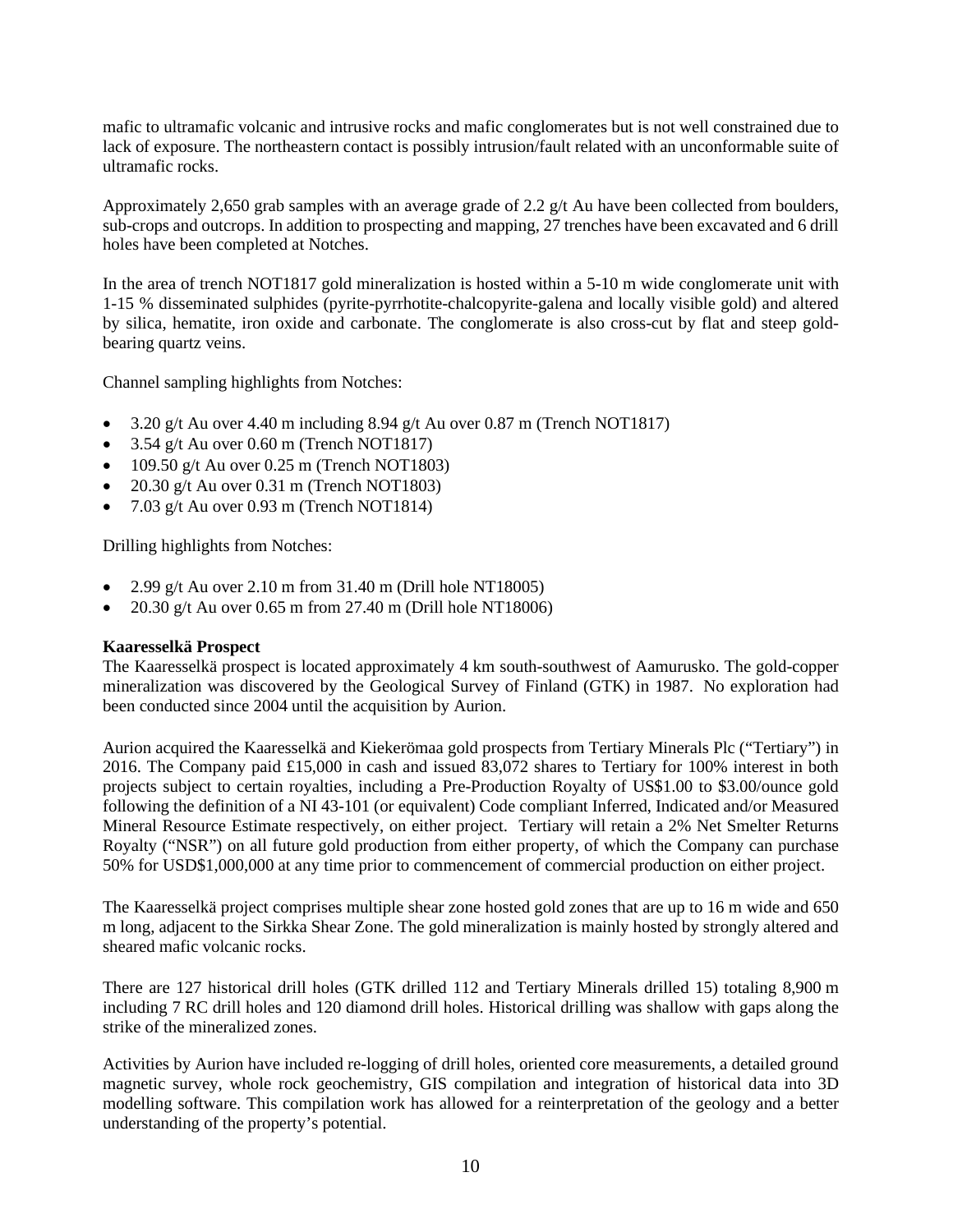Drilling highlights from Kaaresselkä:

- $1.52 \text{ g/t}$  Au over 2.85 m from 306.50 m (KS20001)
- 1.85 g/t Au over 5.40 m from 199.00 m (KS20002)
- 11.01 g/t Au over 4.90 m from 74.80 m  $(04KD007B)$
- 13.5 g/t Au over 2.75 m from 3.90 m (04KD010)
- 4.9 g/t Au over 8.30 m from  $130.00$  m  $(04KD013)$
- 3.2 g/t Au over 6.2 m from 152.60 m  $(05KD002)$

## **YNOT Prospect**

The YNOT prospect is located approximately 3.5 km west-northwest of Aamurusko. The discovery of highgrade boulders was followed by excavation of six trenches. An east-west trending quartz vein system hosted by moderate to strong iron carbonate alteration up to 10 m wide was identified in five of six trenches. Grab samples range up to 705.00 g/t Au.

Channel sampling highlights from YNOT:

- $7.18$  g/t Au over  $1.52$  m (Trench WNT18001)
- 17.55 g/t Au over  $0.60$  m (Trench WNT18001)

## **A2 Prospect**

The A2 prospect is located approximately 2 km north of Aamurusko. 52 rock samples were collected from quartz veins, quartz stockworks, breccias and tension vein arrays, occurring in outcrop, sub-outcrop and angular boulders along a 1.1 km long arcuate structure. Selective grab samples returned assays from nil to 697.0 g/t Au (average 59.6 g/t Au).

Eleven drill holes in 2018 tested a strike length of 450 m targeting gold mineralization in quartz veins hosted by altered clastic sediments at the A2 prospect. The most significant drill intercept at A2 was 22.00 g/t Au over 0.45 m from 38.45 m (Drill hole AM18041). Current drilling has not yet explained the prospecting discoveries at A2.

## **Risti NW Prospect**

The Risti NW prospect is located approximately 4 to 5 km north-northwest of Aamurusko. Limited prospecting has identified gold-bearing quartz blocks over a distance greater than 1.8 km. 133 rock samples from angular boulders and sub-outcrop assayed up to 108.5 g/t Au and an average of 1.94 g/t Au. No trenching or drilling has been conducted at Risti NW.

## **Sukuvaara Prospect**

The Sukuvaara prospect is located approximately 1.5 km southeast from the Notches prospect. An envelope of alteration and quartz veining within sandstone was identified during 2020 field activities. Trenching (total length of 150 m) and four drill holes confirmed the existence of altered and quartz veined sandstone units and returned several zones with elevated gold up to 1.81 g/t Au.

## **Exploration activities**

During the three months ended September 30, 2021, the Company constructed a temporary road using blasting mats to enable access for track mounted drill rig to drill sites located within the Aamurusko prospect. The temporary blasting mat roads replace the need for helicopter supported drilling, and thus increases the drilling performance and significantly reduces costs per meter drilled.

In September, the Company commenced a diamond core drilling program at the Aamurusko prospect. The program is designed to test the extensions and orientations of gold bearing structures at the western part of the Aamurusko area and to provide information on potential gold mineralized zones along the recently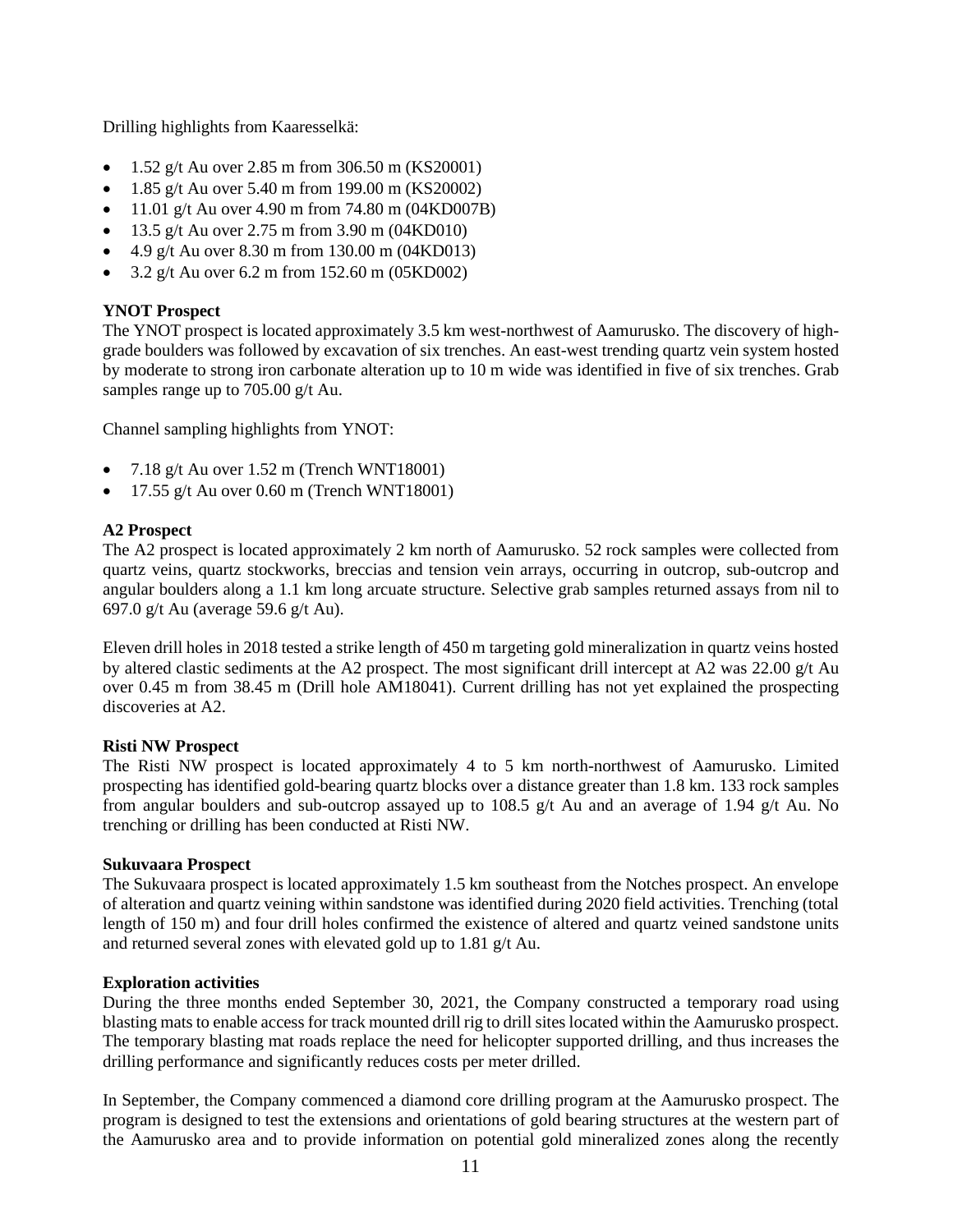identified parallel structure located to the north of previously drill tested areas and gold mineralized zones in various lithologies such as gabbro to the south of the previously drill tested areas. Results will be released in due course.

Three scout diamond core drill holes totalling 247.40 m were drilled at the YNOT prospect. Results will be released in due course.

An airborne magnetic survey using unmanned aerial vehicles was carried out in the western part of the Risti property. The surveyed area covered almost 100 km<sup>2</sup>. The results of the survey provide support for the interpretation of geological features such as lithologies and faulting/folding.

As part of a regional base of till sampling program, a total of 427 samples were collected within the Risti Property. The sampling program targeted previously unexplored areas with the potential of the existence of mafic-ultramafic hosted gold mineralization such as Rupert Resources' Ikkari discovery. Mafic-ultramafic domains are typically covered by overburden and base of till sampling has been successfully deployed during the discovery process of most gold and base metal deposits in the Central Lapland Greenstone Belt. The majority of the extensive Risti Property is covered by overburden and these areas have not been explored before. Widely spaced regional sampling profiles were located in several areas including northeast and southern parts of the Risti Property. Multiple gold anomalies were identified and encountered within several geologic settings including volcanic, sedimentary and intrusion related domains (Sep 7, 2021 Press release). Follow up sampling program has commenced.

A total of 84 small pits were excavated from which till, base of till and/or bedrock samples were collected. The aim of the pitting program is to provide information on the till stratigraphy and to provide sample material for till assays and indicator mineral assays. Results will be released in due course.

# **LAUNI PROPERTY**

Aurion's wholly owned Launi Property consists of two blocks, Launi East and Launi West with a combined area of approximately 263 km<sup>2</sup>. Launi East has no record of prior exploration or mining licenses. Paved highway and all-weather gravel roads provide easy access to the property which is located 8-10 km south of the Risti Property and 10 km northwest of the municipality of Sodankylä.

## **Launi East Property**

The Launi East Property covers an area approximately  $43 \text{ km}^2$  that has not been explored prior to Aurion. The exploration license for the Launi East area was granted in December 2018.

The major regional shear structure, the Sirkka Shear Zone or its splay, is interpreted to traverse across the property. The arcuate stratigraphy on the Launi East property includes a folded and faulted package of siliceous sandstones intercalated with wackes and siltstones, mafic to intermediate volcanic and intrusive sequences and late granitoid intrusions.

Prospecting and mapping have resulted in the discovery of multiple gold-bearing zones, including among others, the Christmas Deformation Zone, Midsommer, Bonanza, Father's Day, Mother's Day, Stubley, Lakijänkä and Hinge Zone prospects, in a 5.5 by 1.0 km area parallel to and within 1 km to the west of the Sirkka Shear Zone. Widespread fuchsite, tourmaline, sericite and iron-carbonate bedrock alteration along with abundant quartz veining is observed within silicified sandstone or intermediate volcanics. Visible gold is observed in quartz veins and mineralized host rocks. Mineralized zones at Launi East appear to show lateral continuity along strike across the property, and individual zones can be traced for up to 300 m. All prospects are at an early stage of evaluation, and the majority of the Launi East area, particularly areas dominated by mafic and ultramafic rocks, have not yet been explored due to lack of surface exposure.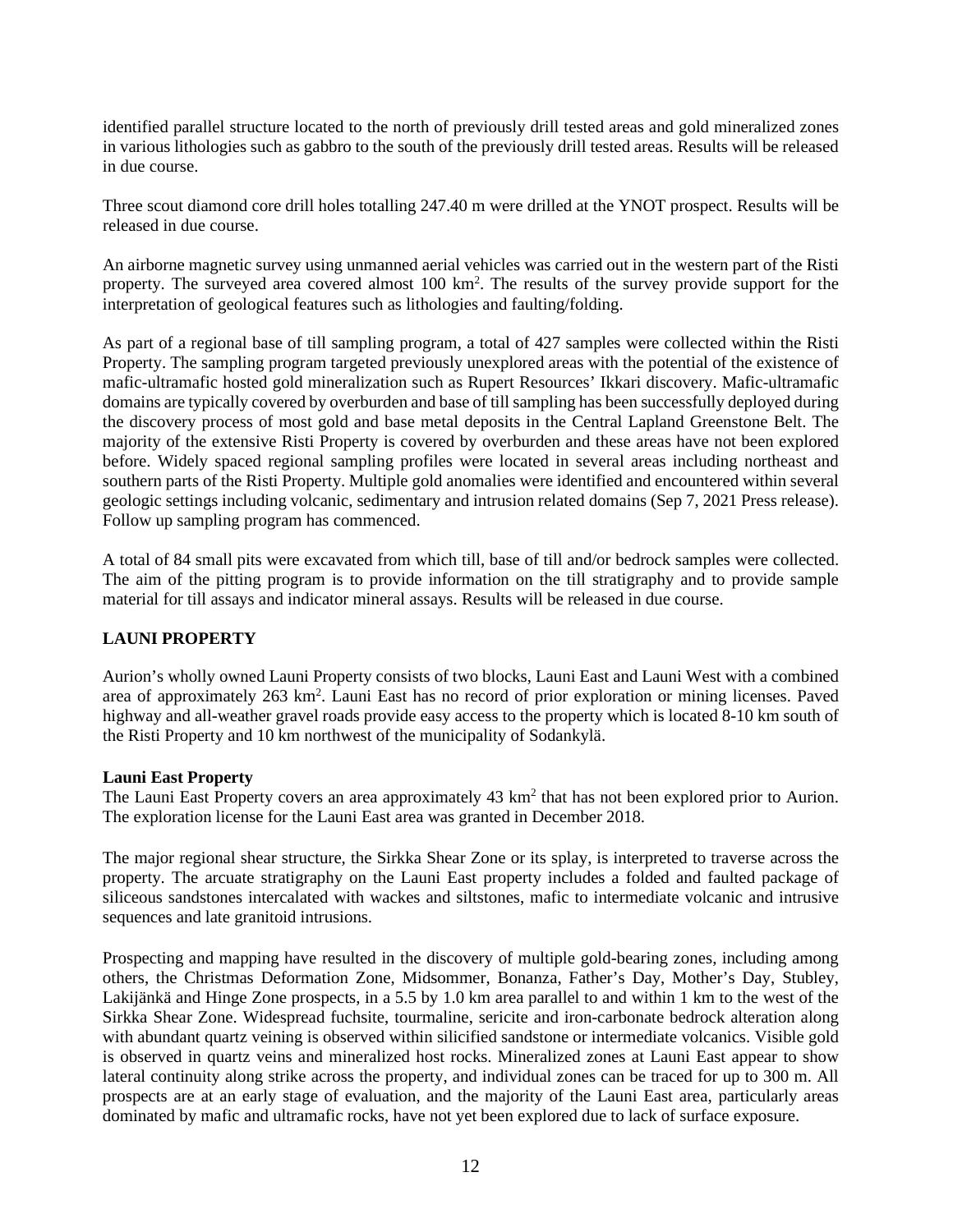Approximately 2,300 samples have been collected from boulders, sub-crops and outcrops assaying up to 709  $g/t$  Au with an average grade of 4.20  $g/t$  Au. Other exploration activities have included trenching, geophysical surveys, till sampling and diamond core drilling.

A total of 58 holes for 8,445.6 m primarily utilizing a small capacity "scout" drill rig have been drilled with most holes located in a 1.0 by 1.5 km area in the northern portion of the property. The main drill targets have been the Hinge Zone, Christmas Deformation Zone, Midsommer and Bonanza. The majority of the drill holes have intersected zones of gold mineralization and identified several envelopes of near-surface gold mineralization.

Multiple gold bearing veins have been intersected in a  $>300$  m wide by  $>1.0$  km long corridor at the Christmas Deformation Zone. At the Hinge Zone, where drilling targeted blind geophysical anomalies, highgrade near-surface gold was intersected in a fault zone returning assays up to 30.70 g/t Au and 8.65 g/t Au and in a magnetic volcanogenic sediment unit returning an intercept of 3.05 g/t Au over 5.30 m. The Hinge Zone target has a strike length of over 1 km.

Channel sampling highlights from Launi East:

- 27.01 g/t Au over 1.77 m (LNT1904, Christmas Deformation Zone)
- 14.76 g/t Au over 2.95 m (LNT1904, Christmas Deformation Zone)
- 10.81 g/t Au over 3.11 m (LNT1904, Christmas Deformation Zone)
- 39.50 g/t Au over 0.56 m (BZT1901, Bonanza)
- 29.00 g/t Au over 0.44 m (BZT1901, Bonanza)
- 19.50 g/t Au over 0.77 m (BZT1901, Bonanza)

Drilling highlights from Launi East:

- 63.90 g/t Au over 0.37 m from 260.83 m (LN20014 Christmas Deformation zone)
- 5.50 g/t Au over 0.40 m from 78.50 m (LN20008 Christmas Deformation zone)
- $3.05$  g/t Au over 5.30 m from 106.50 m (LN20050 Hinge Zone)
- 8.65 g/t Au over 0.55 m from 28.40 m (LN20042 Hinge Zone)

#### **Exploration activities**

During the three months ended September 30, 2021, three scout drill holes totalling 514.90 m were drilled in several target areas. Results will be released in due course.

A total of 412 base of till samples were collected within the Launi East Property and 150 samples were collected within the Launi West Property as part of a regional base of till sampling program. The sampling program is targeting previously unexplored areas with the potential of the existence of mafic-ultramafic hosted gold mineralization such as Rupert Resources' Ikkari discovery. Mafic-ultramafic domains are typically covered by overburden and base of till sampling has been successfully deployed during the discovery process of most gold and base metal deposits in the Central Lapland Greenstone Belt. The majority of the extensive Launi East and West Properties is covered by overburden and these areas have not been explored before. Widely spaced regional sampling profiles were located in several areas including across the property. Multiple gold anomalies were identified and encountered within several geologic settings including volcanic, sedimentary and intrusion related domains (Sep 7, 2021 Press release). Follow up sampling is being planned.

A total of 55 small pits were excavated from which till, base of till and/or bedrock samples were collected. The aim of the pitting program is to provide information on the till stratigraphy and to provide sample material for till assays and indicator mineral assays. Results will be released in due course.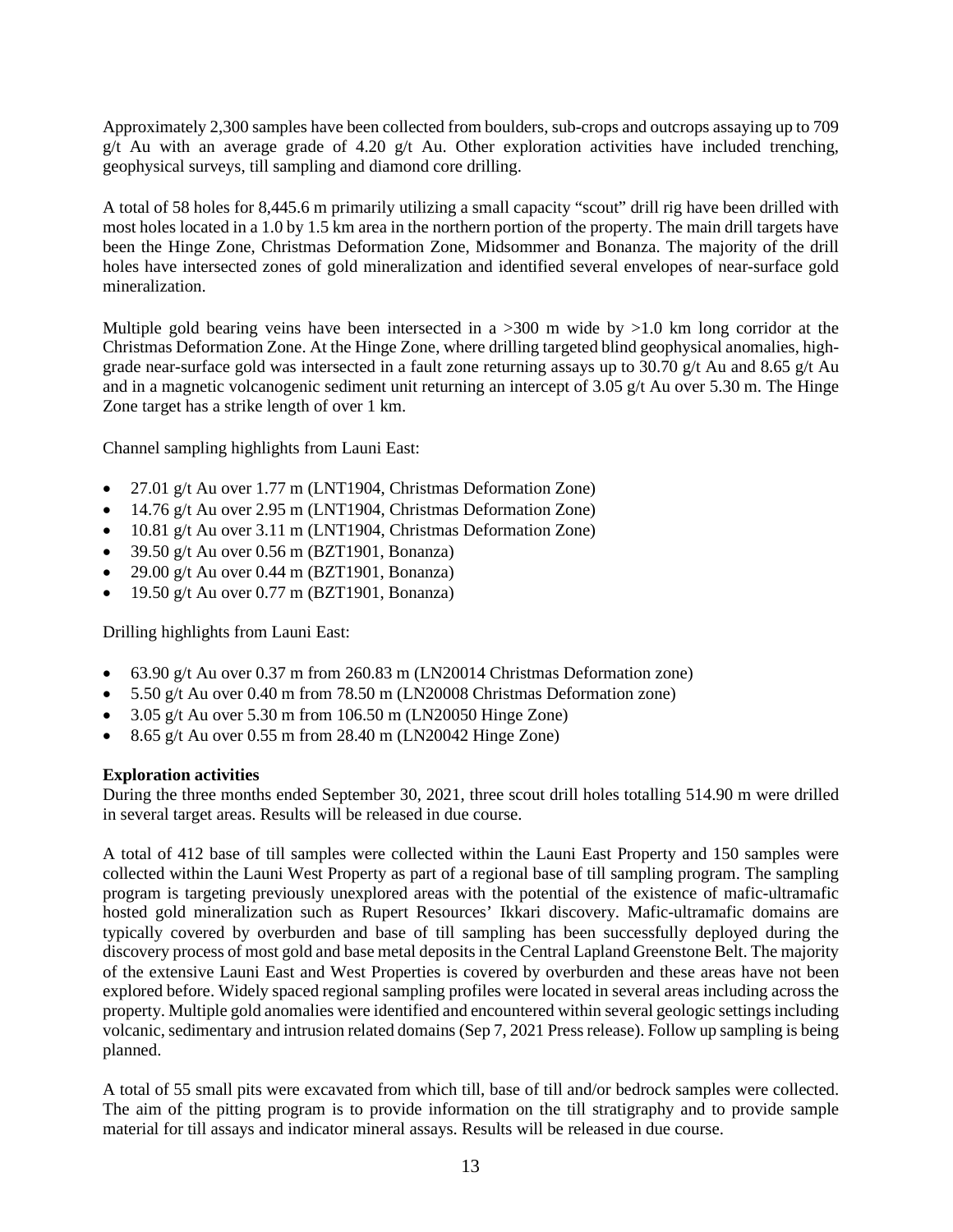## **AUERMAA PROPERTY**

The Auermaa Property is located in Eastern Lapland. Aurion has been granted or applied for permits for an area of approximately 1136 km2 covering part of an Archean Belt. Historic indications include the Auermavaara gold prospect and Kuskoiva tungsten prospect. The property has not seen any modern exploration.

#### **Exploration activities**

No activities were performed during the three months ended September 30, 2021.

## **Finland Properties Subject to Partnership Agreements:**

## **B2GOLD JOINT VENTURE, KUTUVUOMA-AHVENJARVI-SINERMÄ**

On August 13, 2015, the Company signed a binding Letter Agreement with B2Gold Corp., ("B2Gold"), granting B2Gold the right to earn up to an undivided 75% interest in an approximately 290 km2 (currently  $\sim$ 331 km<sup>2</sup>) project area that includes the Kutuvuoma and Ahvenjarvi prospects. Pursuant to the terms of the Letter Agreement, the Company formalized and signed a definitive Option Agreement with B2Gold on January 18, 2016.

Under the terms of the Letter Agreement B2Gold was to complete \$5,000,000 in exploration expenditures, pay Aurion \$50,000 cash and issue 550,000 B2Gold shares over 4 years to earn a 51% interest. B2Gold can earn an additional 19% interest by spending a further \$10,000,000 over 2 years. B2Gold can earn an additional 5% interest (for a total of 75%) by completing a bankable feasibility study.

The first-year commitment of \$750,000 in exploration expenditures including 2,000 m of drilling and payment of \$50,000 cash and 50,000 B2Gold shares was guaranteed. A finder's fee was paid by the Company with respect to this transaction and was settled on April 29, 2016 by the issuance of 1,476,750 common shares at a value of \$0.13 per share. The Company subsequently agreed to a reduced drilling program for the first year.

On August 1, 2019, the Company received 200,000 B2Gold common shares which were issued pursuant to the option agreement dated January 18, 2016. On August 13, 2019, the Company received a Notice of Exercise of Option from B2Gold confirming that B2Gold fulfilled its obligations under the Option Agreement dated January 18, 2016, and that as of August 14, 2019, the Option was deemed to be exercised.

The Company acquired the Kutuvuoma and Sila Properties from Dragon Mining Ltd ("Dragon"). According to the terms of the Letter of Intent, the Company finalized and signed a definitive Purchase Agreement on May 26, 2014. Pursuant to the terms of the Purchase Agreement and subject to regulatory approvals, the Company issued a total of 6,750,000 common shares to Dragon. The Company also committed to incur a total of €1,000,000 in expenditures on these properties over three years. In addition, Dragon will retain a 3% Net Smelter Royalty ("NSR") on any deposit mined by the Company within the projects or any defined Areas of Interest. The NSR could be purchased at any time on or before the sixth anniversary of signing the Purchase Agreement with a single cash payment of  $\bigoplus$ ,000,000. Upon successful resource definition, the Company will also make bonus payments to Dragon for the sum of  $\epsilon$ 2,000,000 in cash or equivalent in common shares of the Company for the defining of 1,000,000 ounces of gold material and  $\epsilon$ 1,000,000 in cash or equivalent in common shares of the Company for the defining of every additional 1,000,000 ounces of gold equivalent material within the projects and the defined Area of Interests.

On October 18, 2021, the Company announced that B2Gold Corp. had provided Aurion notice to exercise its option to acquire an additional 19% interest in the Finland Joint Venture, taking its total interest to 70%. B2Gold advised that since the inception of the agreement, being January 13, 2016, it had completed over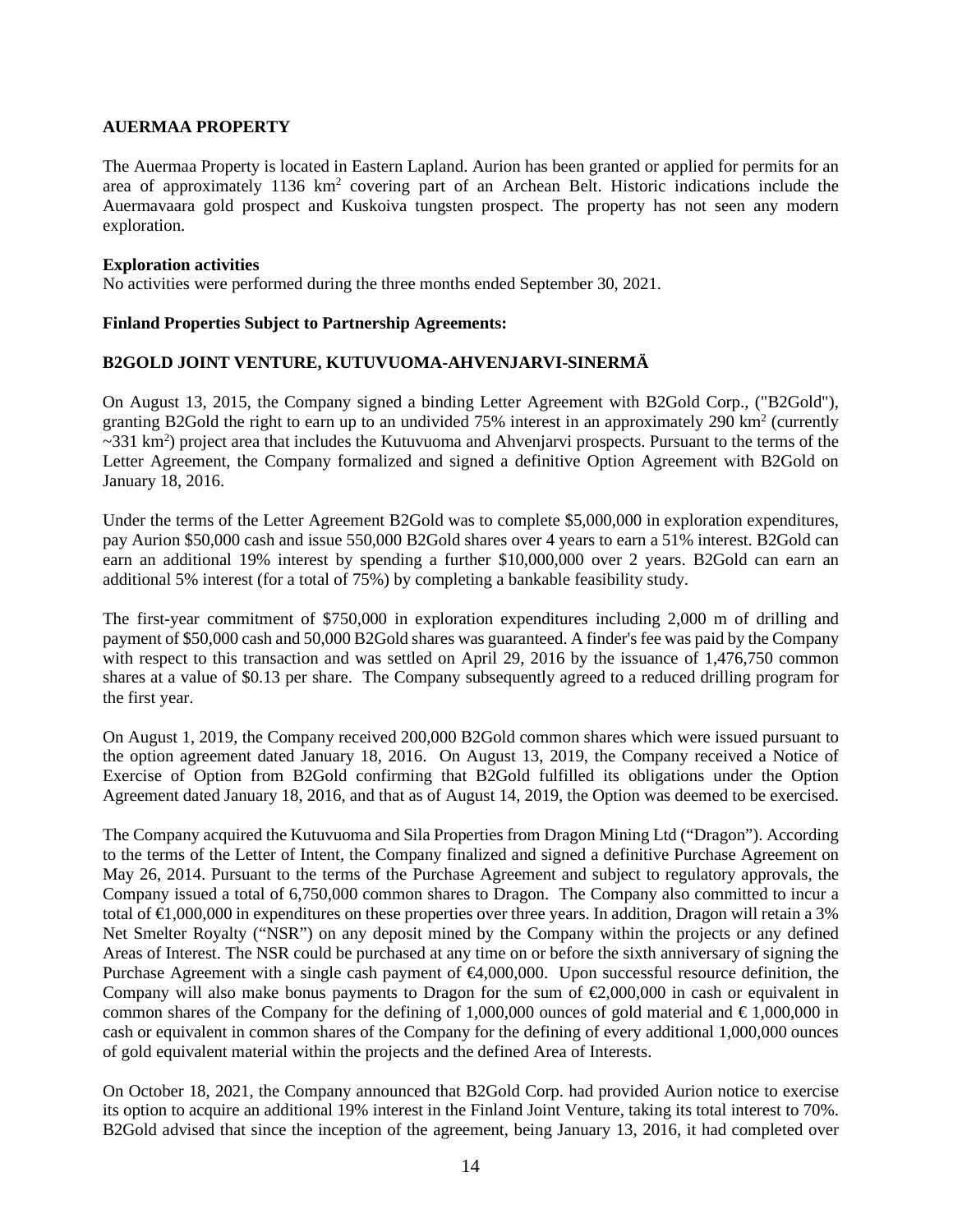CAN\$15 million in exploration expenditures, paid Aurion CAN\$50,000 in cash and issued 550,000 B2Gold shares.

B2Gold also provided notice of its intention to solely fund all programs and budgets until completion of a Feasibility Study as required under the remaining option to acquire an additional 5% ownership interest, subject to its right to terminate sole funding at any time.

#### **B2Gold JV Prospects**

The JV area is located along and adjacent to the major crustal scale Sirkka Shear Zone and covers approximately 40 km strike length of prospective geology. The JV area includes recent discoveries such as Sinermä and Kutuvuoma East and several historic gold prospects such as Kutuvuoma, Ahvenjärvi, Kettukuusikko, Hirvilavanmaa, Palovaara, Soretialehto, Soretiavuoma, Tuongankuusikko and Kiekerömaa. The historic prospects have seen limited amounts of exploration despite returning encouraging drill intercepts.

#### **Kutuvuoma Prospect**

The Kutuvuoma prospect is a high-grade, shear zone hosted gold deposit that was discovered in the 1990s by Outokumpu Oy, a publicly listed company in which the Finnish state is the largest shareholder. Outokumpu Oy drilled 47 shallow core and reverse circulation drill holes totaling 3,425 m, testing Kutuvuoma within a very small area (approximately 175 m horizontally and 175 m vertically). No other drilling or trenching was conducted since the mid-1990's. A small part of the deposit was test-mined in 1999.

Bedrock geology at Kutuvuoma is dominated by east to southeast trending Paleoproterozoic volcanicsedimentary sequences of the CLGB's Savukoski Group and currently defined gold mineralization on the property occurs in association with sulphide-bearing quartz vein arrays with disseminated sulphides in altered, albitic, siliceous meta-mudstones and meta-igneous rocks as well as in sulphide matrix breccias. The main deposit at Kutuvuoma occurs as a moderately west-plunging zone localized along a south dipping, sheared graphitic unit within sheared and altered Savukoski Group country rocks. These include komatiites as well as graphitic-sulphidic schist, fine grained meta-sandstone and thin interbedded marble. Kutuvuoma is interpreted to be located along strike and within the same geologic sequence as Rupert Resources' Ikkari discovery. The distance between Kutuvuoma and Ikkari is 8 km.

Historic drilling highlights from Kutuvuoma include:

- 7.2 g/t Au over 19.40 m from  $60.00 \text{ m}$
- 13.2 g/t Au over  $5.00 \text{ m}$  from  $88.00 \text{ m}$
- 12.6 g/t Au over 7.00 m from 26.00 m

Exploration activities by the JV have included reconnaissance prospecting, geological mapping, trenching, geophysical surveys, base of till sampling, diamond core drilling and preliminary metallurgical testwork. High-grade gold has been intercepted in drilling over a strike extent of approximately 1,080 m; mineralization remains open in all directions.

Drilling highlights from Kutuvuoma by JV:

- 8.59 g/t Au over 2.15 m from 21.4 m and 11.37 g/t over 13.3 m from 71.85 m (Drill hole KU16003)
- 1.76 g/t Au over 8.85 m from 38.65 m (Drill hole KU16001)
- 1.67 g/t Au over 5.05 m from 42.55 m (Drill hole KU16002)
- 6.74 g/t Au over 5.60 m from 121.20 m (KU20006), 200 m east of Outokumpu historical drilling
- 12.28 g/t Au over 2.75 m from 28.15 m (KU20008), 270 m west of Outokumpu historical drilling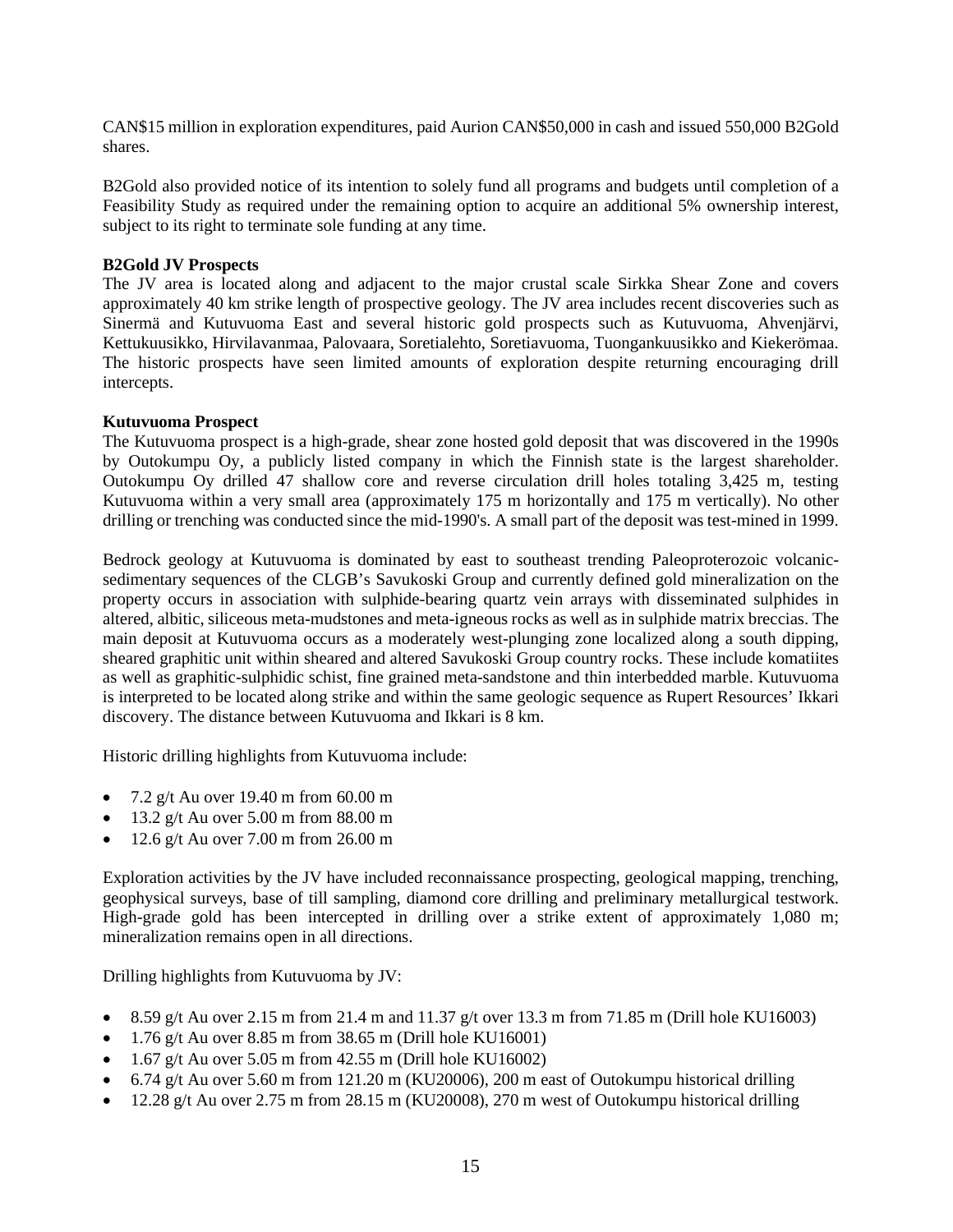#### **Kutuvuoma East Prospect**

The Kutuvuoma East prospect is located along strike and in between Rupert Resources' Ikkari discovery (3- 4.5 km to east) and the Kutuvuoma prospect (3.5-5 km to west) and within the metavolcanic and metasedimentary rocks of the Savukoski group near the contact with the sedimentary rocks of the Kumpu group.

The initial, widely spaced, five-hole (1,259.1 m) diamond drilling program was completed in 2020 and tested selected geochemical (gold in base of till) and geophysical targets over an area extending 1,300 m in strike length. All drill holes intersected zones with elevated gold (>0.1 g/t Au) with mineralized zones encountered in multiple lithologies including ultramafic and mafic volcanic rocks, siltstones, graphitic sediments and in contacts between volcanic rocks and felsic/porphyritic dykes.

Drilling highlight from Kutuvuoma East:

- 14.77 g/t Au over 1.60 m from  $42.20$  m (KUE20003)
- 1.63 g/t Au over 2.80 m from 50.90 m (KUE20001)

#### **Sinermä Prospect**

The Sinermä area is located in the western part of the JV property, approximately 22 km northwest of the Kutuvuoma prospect and 23 km SSW of Agnico-Eagle's Kittilä Mine. The gold mineralized zones in the Sinermä area were discovered in 2020 via base of till sampling and geophysical survey programs, which were followed by excavation of five trenches and drilling of four diamond drill holes (total 647.7 m).

Highlights from Sinermä:

- Channel samples: 1.07 g/t Au over 42.40 m and 1.30 g/t Au over 20.80 m
- Drilling intercepts: 0.54 g/t Au over 40.20 m, 6.80 g/t Au over 0.75 m and 4.11 g/t Au over 1.40 m

#### **Kiekerömaa Prospect**

The Kiekerömaa Property covers 8.4 km2 ha and is located approximately 25 km west from Aamurusko and 7 km south-southwest from Kutuvuoma. Kiekerömaa was purchased along with the Kaaresselkä prospect from Tertiary Minerals Plc ("Tertiary") and is subject to the conditions described for the Kaaresselkä prospect.

The prospect was discovered by Outokumpu Oy in the late 1990s while exploring for base metals. Tertiary acquired the prospect in 2003 by staking the ground and completed a small drill program in 2011. Historic drill intercepts from limited drilling by Outokumpu Oy and Tertiary include 5.8 g/t Au over 5.0 m, 7.4 g/t Au over 2.0 m and 3.6 g/t Au over 4.6 m. The mineralization extends over a strike length of 300 m and remains open in all directions.

Minimal exploration activities occurred on Kiekerömaa in 2018-2020 and the Company wrote down the full carrying value of Kiekerömaa as of December 31, 2019 due to recent and projected inactivity.

Following the completion of an agreement with B2Gold, the Kiekerömaa Property was included in the B2Gold JV.

## **Exploration activities**

During the three months ended September 30, 2021, a 5,000 m diamond core drilling program targeting geological sequences between the Kutuvuoma prospect and Rupert Resources' Ikkari deposit was commenced. Results from the first three holes identified a broad zone of gold mineralization including 1.84 g/t Au over 52.4 m from 85.3 m and 1.42 g/t Au over 30.6 m from 34.2 m, 1.3 km along the strike of the geological sequence and domain boundary that hosts several recent discoveries by Rupert Resources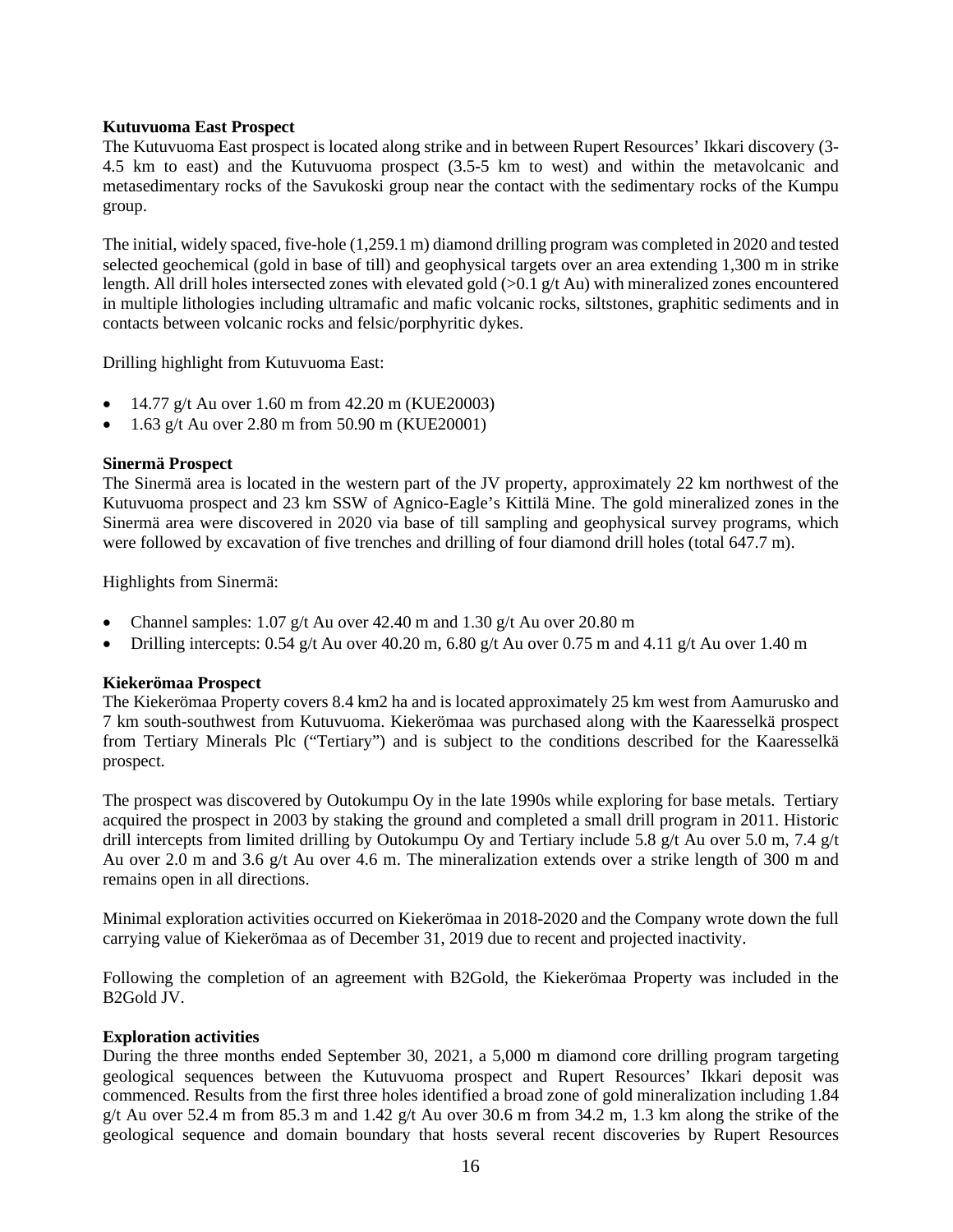including the 3.95-million-ounce (Moz) Ikkari deposit (Oct 25, 2021 Press release). Results for further holes will be released in due course.

A base of till sampling program in the eastern part of the JV property continued and a trenching program was completed. Results will be released in due course.

## **KINROSS JOINT VENTURE, OUTA & B2GOLD OPTION, KUORTIS**

On January 31, 2018, the Company signed a non-binding LOI with Kinross, giving Kinross the right to earn an undivided 70% interest in the Outa project.

Under the terms of the LOI, Kinross was to spend US\$5 million over five years to earn a 70% interest in the project. Kinross agreed to complete a firm US\$1 million in exploration expenditures over the first two years. A definitive option agreement was signed on August 17, 2018 pursuant to the terms of the LOI.

On May 3, 2021 the Company received formal notice from Kinross that, pursuant to Section 8.1 (a) of the Option agreement dated August 17, 2018, the Option agreement with the Company had been terminated effective April 1, 2021. The Company has regained full ownership of the property and Kinross has provided the Company with all data generated during the exploration activities. The Company will review the project data and consider the next steps during the coming months.

On October 28, 2021 the Company reported that it had signed a formal definitive option agreement with B2Gold Corp. granting B2Gold the right to earn up to an undivided 75% interest in the 53 km<sup>2</sup>, Kuortis Property (formerly called Outa property).

Under the terms of the agreement B2Gold can earn a 51% undivided interest in the Kuortis Property by incurring a minimum of CAD\$750,000 in exploration expenditures on or before the second anniversary of the agreement dated October 26, 2021; incurring exploration expenditures not less than CAD\$1,750,000 on or before the fifth anniversary of the agreement date; and by issuing 25,000 B2Gold shares to Aurion. B2Gold can acquire an additional 24% undivided interest in the Property by completing the first option; issuing an additional 25,000 B2Gold shares; and incurring an additional CAD\$2,500,000 in exploration expenditures on or before the fifth anniversary.

The Kuortis project area covers approximately 53 km<sup>2</sup> in the CLGB of northern Finland. It is primarily underlain by meta-sedimentary rocks (polymictic conglomerates and quartzites) of the Kumpu Group in a setting similar to the Company's Risti project. The Company acquired the project following the discovery of the Aamurusko gold prospect in late 2016. Limited historical exploration work by the Geological Survey of Finland (GTK) documented possible paleo-placer style gold mineralization at the south end of the project. Shallow drilling by GTK intersected 121 g/t Au over 1.5 m. Most of the greater than 15 km long unconformity between Kumpu Group clastic sediments and Kittilä Group mafic volcanics within the Kuortis project area has never been explored.

## **STRATEGIC RESOURCES OPTION, SILA**

#### **SILA (Silasselkä)**

On April 24, 2019, the Company entered into an option agreement with Strategic Resources Inc. ("Strategic") granting Strategic the option to earn a 100% interest in the Company's wholly owned Silasselkä Vanadium Project in northern Finland. Under the terms of the option agreement, Strategic may acquire up to 100% interest in the project by paying \$500,000 cash, issuing 8,000,000 Strategic shares and incurring \$3,000,000 in exploration expenditures, through a two stage earn-in over a period of three years. At December 31, 2019, the Company had received \$500,000 cash and 3,000,000 Strategic shares.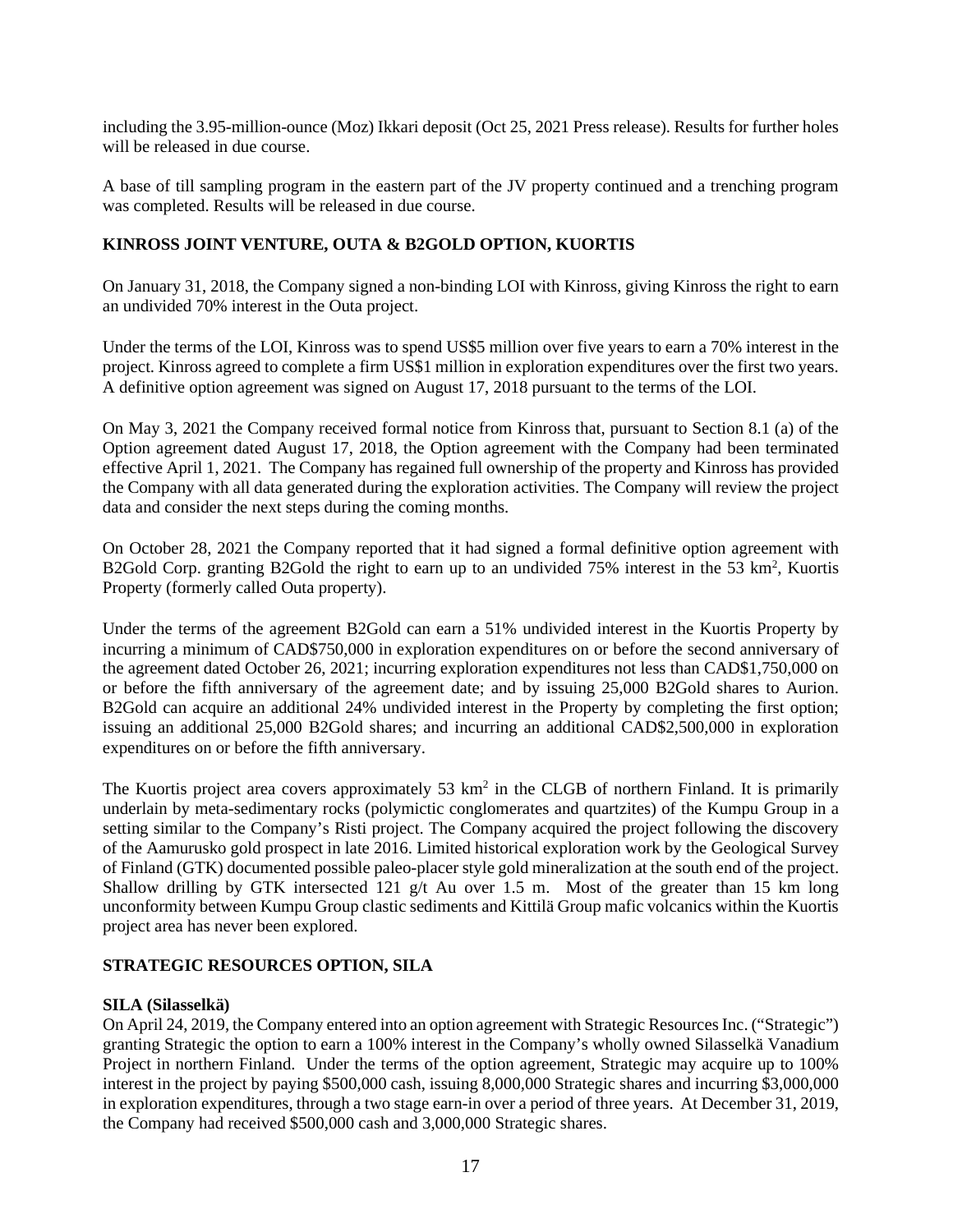On June 17, 2020, the Company announced that it had revised the terms of the Silasselkä Project earn-in with Strategic Resources ("Strategic"). Aurion agreed to waive the required expenditures on the project totalling C\$3.0 million over the three-year period. The share-based payment schedule and amounts to exercise the option will remain unchanged. In addition, Aurion and Strategic altered the original agreement where Strategic would have a two-stage option to earn-in to 75% on the project following the issuance of an additional 1,916,667 shares in June 2021 and then have the option to go from 75% to 100% ownership in the project, to a single option where Strategic will earn-in on 100% of the project following the scheduled share issuances, and will occur after the last scheduled share payment of 1,166,666 Strategic shares in June 2022.

Aurion acquired the Sila Property subject to a binding Letter of Intent with Dragon Mining Limited in March 2014, as previously detailed in the section discussing the B2Gold JV.

Sila hosts several zones containing vanadium-rich magnetite located along a 16 km long magnetic anomaly. Approximately 7,400 metres of historical drilling over 72 holes has been completed on the property. The mineralized zones range in thickness from a few centimetres to 10 m and dip 45 degrees to the east. The vanadium-rich zones remain untested at depth and along strike of the known deposits.

The Sila area covers approximately 11 km along the northern strike extension of the Hanhimaa Shear Zone (HSZ), within sheared meta-volcanics and meta-sediments sandwiched between two large intrusive bodies. The HSZ south of Sila hosts several gold occurrences, which have reported drill intersections of 4.5 g/t Au over 11.7 m and 5.9 g/t Au over 7.5 m (Agnico Annual report 2015).

Prior to the property transfer to Strategic in 2019, Aurion identified extensive mineralization in quartz veins and silicified meta-volcanic and meta-sedimentary rocks. Assays from 56 rock samples collected over a distance of 6.5 km ranged from nil to 219 g/t Au and nil to 5,410 ppm As. Numerous till samples assayed up to 0.7 g/t Au within this trend and up to 1.12 g/t Au elsewhere on the property.

## **Exploration activities**

No activities were reported by Strategic during the reporting period.

#### **KINROSS OPTION, SILASKAIRA**

On November 8, 2021, the Company reported that it had signed a formal definitive option agreement with Kinross Gold Corporation granting Kinross the right to earn up to an undivided 70% interest in the 54.35 km<sup>2</sup>, Silaskaira Property, which is located adjacent to the Silasselkä Vanadium project, currently under option to Strategic Resources Inc.

Under the terms of the agreement Kinross can earn a 70% undivided interest in the Silaskaira Property by incurring a minimum of USD\$5,000,000 in exploration expenditures on the property and paying Aurion CAD\$100,000 on, or before, the fifth anniversary of the agreement. Kinross has agreed to incur a minimum of USD\$1,000,000 in exploration expenditures on, or before, 24 months from the date of the agreement and will act as the operator.

Should Aurion's interest in the joint venture be diluted down to 10% or less, Aurion's interest will be converted to a 2% Net Smelter Return (NSR) Royalty on the property.

Aurion also amended its agreement with Dragon Mining Ltd., subject to TSX acceptance, whereby it has agreed to issue 130,000 common shares of Aurion to Dragon Mining to eliminate encumbrances on the Silaskaira property.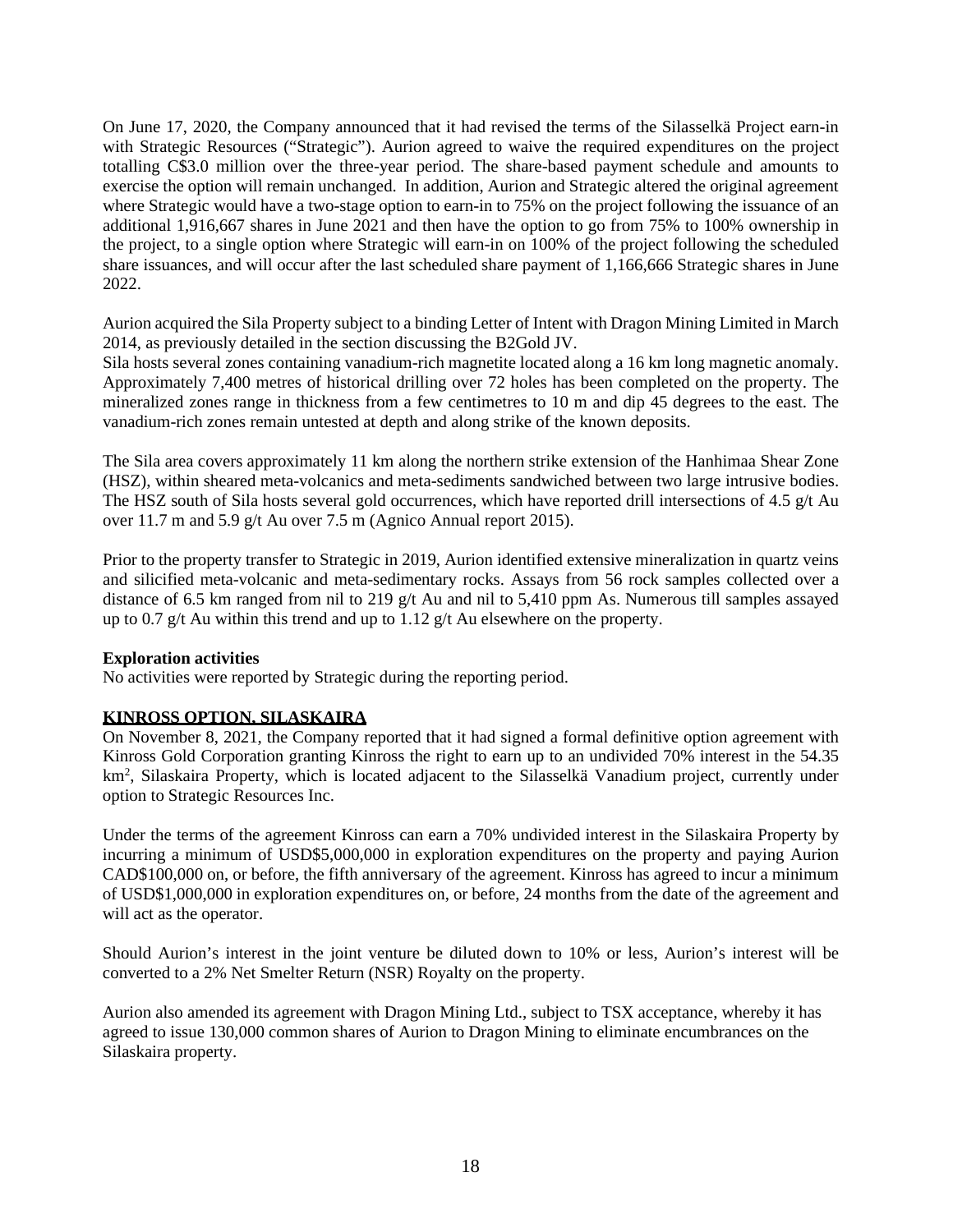#### **UNITED STATES**

#### **US Properties Not Subject to Partnership Agreements:**

In September 2019, the Company decided to abandon all future claims regarding the Bull property, its primary target in the US. The Company terminated its agreement with respect to the property and all related costs were written down. The Company maintains one claim on a historic mining site in the US, on the Racey property in Oregon, that has a negligible carrying value. The Company does not currently have an active exploration program on Racey and is evaluating options regarding the property.

#### **MEXICO**

The Company abandoned its exploration activities in Mexico during 2013 and all associated costs were written down; however, the Company continues to keep in good standing two mineral concessions that were part of the original land position and purchased from a private individual in 2010.

The Company has no immediate plans to restart operations in Mexico. Costs associated with maintaining the two mineral concessions are written down each year until such time as the Company decides to recommence exploration activities. The Company has initiated the process to relinquish the two mineral concessions.

#### **Qualified Person**

Andrew Hussey, P. Geo., a Qualified Person as defined by NI 43-101, is responsible for the preparation of the foregoing property reports.

#### **Selected Annual Financial Information**

|                         | 2020       | 2019       | 2018       |
|-------------------------|------------|------------|------------|
|                         | \$         | \$         | \$         |
| Operating expenses      | 4,958,089  | 7,575,324  | 3,318,956  |
| Other income (expenses) | 2,080,718  | 2,214,832  | 537,671    |
| Net loss                | 2,877,371  | 5,360,492  | 2,781,285  |
| Loss per share          | 0.03       | 0.07       | 0.04       |
| Total assets            | 42,185,679 | 39,684,028 | 26,087,108 |
| Long term liabilities   | 817,662    | 558,449    | 22,477     |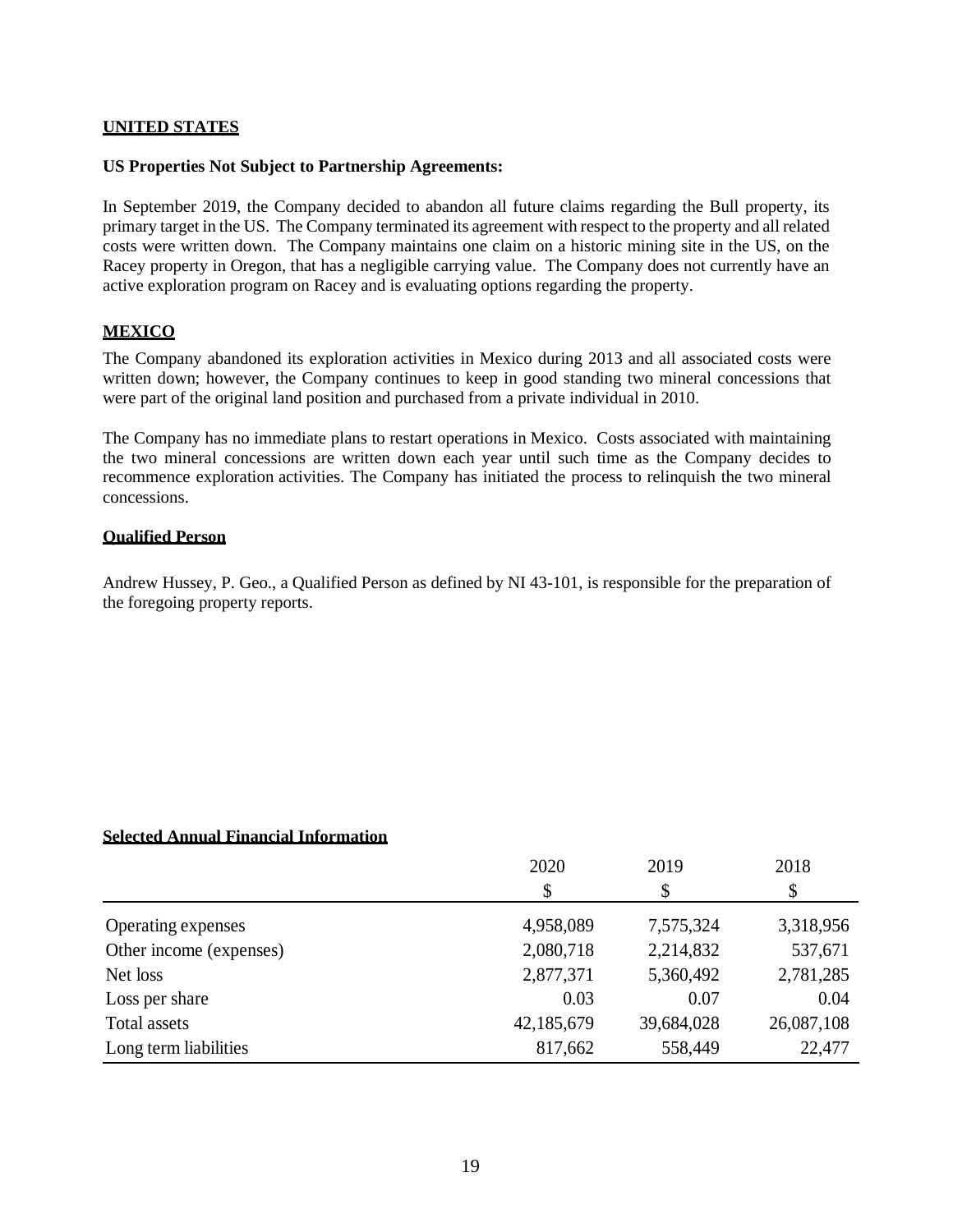#### **Results of Operations**

|                                                 | For the three months ended<br>September 30, |            | For the nine months ended |             |  |
|-------------------------------------------------|---------------------------------------------|------------|---------------------------|-------------|--|
|                                                 |                                             |            | September 30,             |             |  |
|                                                 | 2021                                        | 2020       | 2021                      | 2020        |  |
|                                                 | \$                                          | \$         |                           | \$          |  |
| <b>EXPENSES</b>                                 |                                             |            |                           |             |  |
| General and Administrative                      | 305,925                                     | 202,696    | 785,752                   | 919,446     |  |
| Wages and benefits                              | 163,291                                     | 212,394    | 764,144                   | 715,002     |  |
| Consulting fees                                 | 16,500                                      | 4,500      | 27,500                    | 13,516      |  |
| Professional fees                               | 33,253                                      | 44,685     | 101,905                   | 95,155      |  |
| Share based payments                            | 319,391                                     | 390,855    | 949,655                   | 1,766,212   |  |
| Write-down of exploration and evaluation assets | 2,435                                       | 2,515      | 10,594                    | 5,885       |  |
| Accounting                                      | 8,851                                       | 20,636     | 51,998                    | 64,664      |  |
| Depreciation                                    | 28,253                                      | 39,961     | 76,539                    | 94,103      |  |
| Amortization of right-of-use assets             | 8,656                                       | 8,656      | 25,968                    | 25,968      |  |
| Interest and bank charges                       | 802                                         | 3,374      | 3,563                     | 4,564       |  |
| Interest on lease liabilities                   | 1,387                                       | 2,285      | 4,161                     | 6,858       |  |
|                                                 | (888, 744)                                  | (932, 557) | (2,801,779)               | (3,711,373) |  |
| OTHER INCOME (EXPENSES)                         |                                             |            |                           |             |  |
| Unrealized (gain) loss on marketable securities | 546,667                                     | 1,187,917  | (1,465,001)               | 2,292,917   |  |
| Foreign exchange (gain) loss                    | 3,371                                       | 21,916     | (49, 534)                 | 80,110      |  |
| Gain on property transactions                   |                                             |            | 517,501                   | 479,168     |  |
| Share of gain (loss) from associate             | (59, 398)                                   |            | (277,790)                 |             |  |
| Interest and other Income                       | 25,328                                      | 19,414     | 75,453                    | 131,043     |  |
| Gain on sale of equipment                       | 2,798                                       |            | 2,798                     |             |  |
|                                                 | 518,766                                     | 1,229,247  | (1,196,573)               | 2,983,238   |  |
| Net Loss for the Period                         | (369, 978)                                  | 296,690    | (3,998,352)               | (728, 135)  |  |

For the three months ended September 30, 2021 compared to the three months ended September 30, 2020:

- Write-down of exploration and evaluation assets is lower by \$81
- Wages and benefits are lower by \$49,103
- General and administrative costs are higher by \$103,229
- Consulting fees are higher by \$12,000
- Professional fees are lower by \$11,432
- Accounting fees are lower by \$11,785
- Share-based payments expense is lower by \$71,464
- Total expenses are lower by \$43,813

For the nine months ended September 30, 2021 compared to the nine months ended September 30, 2020:

- Write-down of exploration and evaluation assets is higher by \$4,709
- Wages and benefits are higher by \$49,142
- General and administrative costs are lower by \$133,694
- Consulting fees are higher by \$13,984
- Professional fees are higher by \$6,750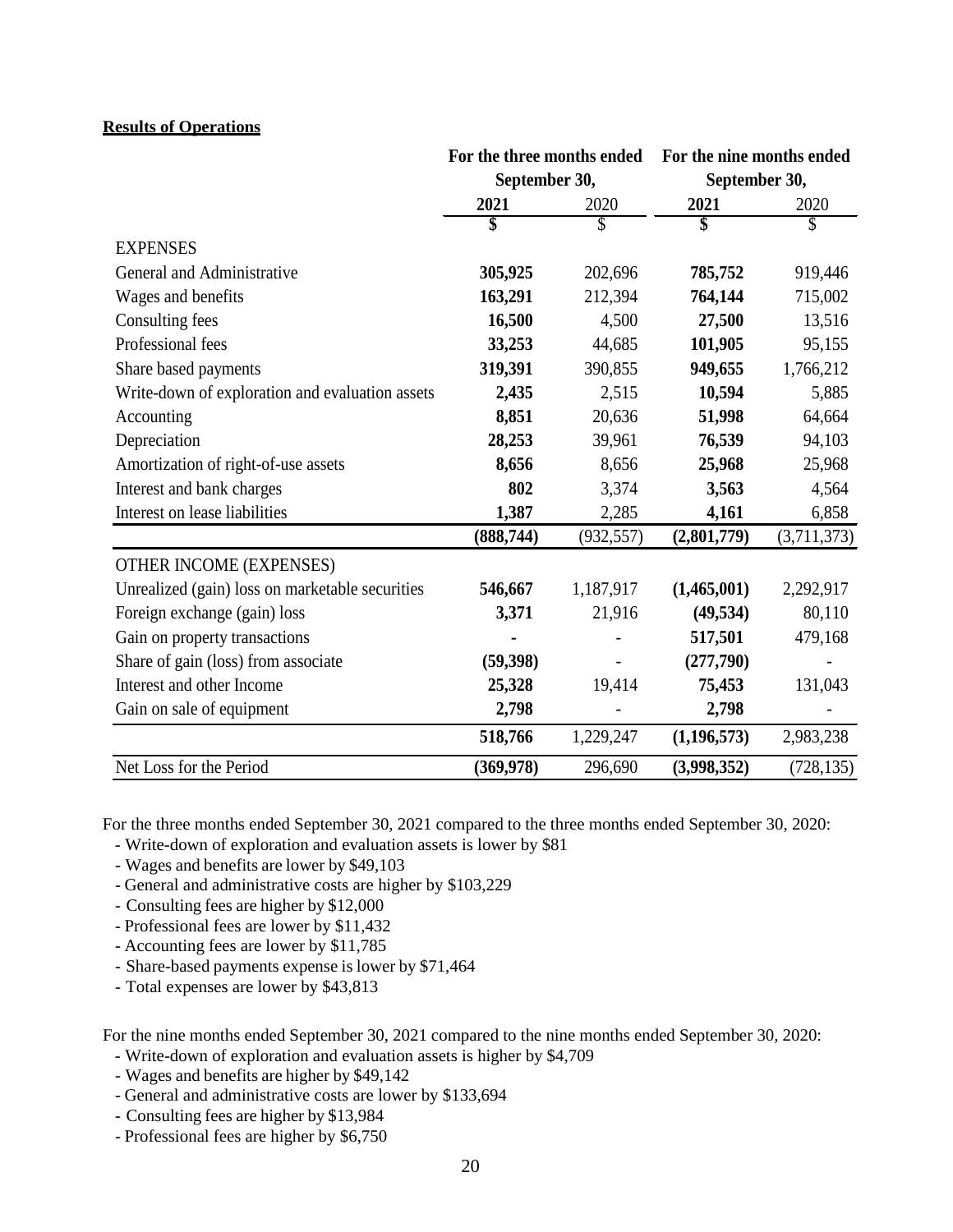- Accounting fees are lower by \$12,666
- Share-based payments expense is lower by \$816,557
- Total expenses are lower by \$909,953

Total expenses for the nine months ended September 30, 2021 compared to the nine months ended September 30, 2020 are lower overall, mainly due to decreased spending as a direct result of the global COVID-19 pandemic which has continued to restrict international travel and full-scale operations. Consulting, professional and wage expenses are higher for the three and nine months ended September 30, 2021compared to the three and nine months ended September 30, 2020 as the company been able to continue operations in 2021, whereas the pandemic resulted in a temporary shut down during this time period in 2020.

## **Quarterly Information**

|                                | $($ \$)<br>Write-down of<br>exploration<br>and evaluation<br>assets | \$)<br><b>Other</b><br>expenses | $($ \$)<br><b>Other Income</b><br>& Expenses | \$)<br><b>Net Gain (Loss)</b> | \$)<br><b>Basic &amp; Diluted</b><br>Gain (Loss) per<br><b>Share</b> |
|--------------------------------|---------------------------------------------------------------------|---------------------------------|----------------------------------------------|-------------------------------|----------------------------------------------------------------------|
| <b>IFRS</b>                    |                                                                     |                                 |                                              |                               |                                                                      |
| Q3 - September 30, 2021        | 2,435                                                               | 886,309                         | 518,766                                      | (369, 978)                    | (0.004)                                                              |
| $ Q2 - \text{June } 30, 2021$  | 8,159                                                               | 1,429,031                       | (163, 106)                                   | (1,600,296)                   | (0.020)                                                              |
| Q1 - March 31, 2021            |                                                                     | 475,846                         | 1,552,232                                    | (2,028,078)                   | (0.020)                                                              |
| Q4 - December 31, 2020         | 451,691                                                             | 773,143                         | 902,520                                      | (2,127,354)                   | (0.020)                                                              |
| <b>Q3</b> - September 30, 2020 | 2,515                                                               | 930,042                         | (1,229,247)                                  | 296,690                       | 0.004                                                                |
| Q2 - June 30, 2020             |                                                                     | 1,288,505                       | (2,463,722)                                  | 1,175,217                     | 0.002                                                                |
| Q1 - March 31, 2020            | 3,370                                                               | 1,508,823                       | 709,731                                      | (2,221,924)                   | (0.030)                                                              |
| Q4 - December 31,2019          | 1,327,473                                                           | 3,019,109                       | 370,173                                      | (4,716,753)                   | (0.008)                                                              |

# **Financial Condition / Liquidity / Capital Resources**

## *2021*

On January 14, 2021, the Company issued 1,800,000 common shares pursuant to the exercise of stock options for gross proceeds of \$180,000 (\$0.10 per share).

On February 23, 2021, the Company issued a total of 13,425,033 common shares pursuant to a private placement at a price of \$0.85 for gross proceeds of \$11,411,278.

On March 17, 2021, the Company granted 1,965,000 stock options to directors, officers, employees and consultants, exercisable at a price of \$0.95 per share until March 17, 2026.

On March 31, 2021, the Company issued 530,488 DSUs to certain officers under its DSU plan at a market value of \$0.82 per DSU. These DSUs will vest one third on each of March 31, 2022, March 31, 2023, and March 31, 2024.

On June 7, 2021, the Company granted 50,000 stock options to directors, officers, employees and consultants, exercisable at a price of \$0.95 per share until June 7, 2026.

On June 30, 2021, the Company issued 175,000 common shares pursuant to the exercise of stock options for gross proceeds of \$45,500 (\$0.26 per share).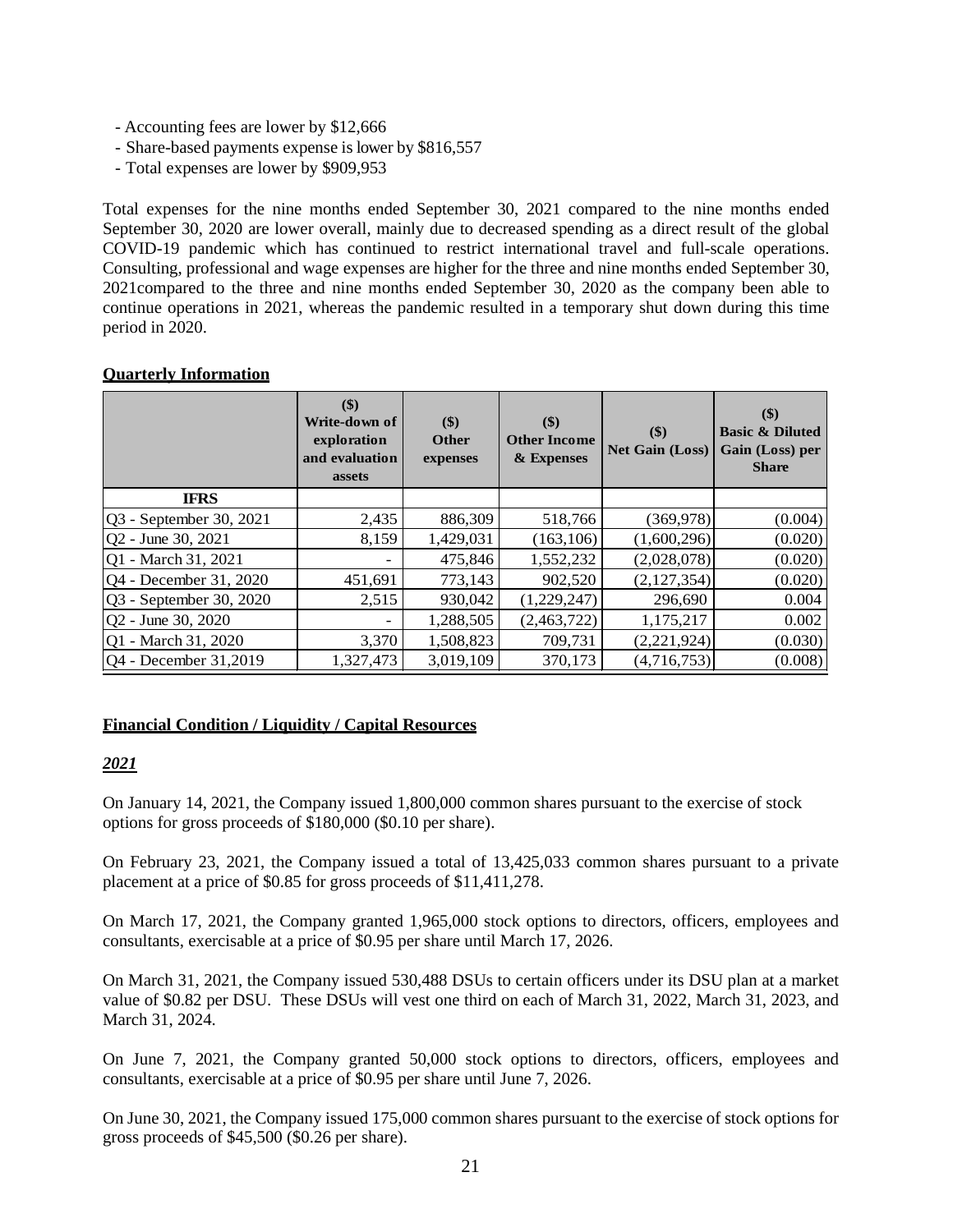On June 30, 2021, the Company issued 84,158 DSUs to certain officers under its DSU plan at a market value of \$1.01 per DSU. These DSUs will vest one third on each of June 30, 2022, June 30, 2023, and June 30, 2024.

On September 30, 2021, the Company issued 116,438 DSUs to certain officers under its DSU plan at a market value of \$0.73 per DSU. These DSUs will vest one third on each of September 30, 2022, September 30, 2023, and September 30, 2024.

On November 11, 2021, the Company issued 271,845 DSUs to certain officers under its DSU plan at a market value of \$1.03 per DSU. These DSUs will vest one third on each of November 11, 2022, November 11, 2023, and November 11, 2024.

On November 25, 2021, the Company issued 130,000 common shares pursuant to the terms of an amending agreement entered into on October 28, 2021 with Dragon.

On November 25, 2021, the Company issued a total of 18,548,167 common shares pursuant to a private placement at a price of \$0.90 for gross proceeds of \$16,693,350.

#### *2020*

On January 16, 2020, the Company issued 40,000 common shares pursuant to the exercise of stock options for gross proceeds of \$44,000 (\$1.10 per share).

On January 17, 2020 and February 11, 2020, the Company issued a total of 1,487 common shares pursuant to the exercise of warrants for gross proceeds of \$1,561 (\$1.05 per warrant).

On January 17, 2020 and February 11, 2020, the Company issued a total of 2,430 common shares pursuant to the exercise of warrants for gross proceeds of \$3,645 (\$1.50 per warrant).

On March 31, 2020, the Company issued 140,845 DSUs to certain officers under its DSU plan at a market value of \$0.71 per DSU. These DSUs will vest one third on each of March 31, 2021, March 31, 2022, and March 31, 2023.

On June 30, 2020, the Company issued 78,125 DSUs to certain officers under its DSU plan at a market value of \$1.28 per DSU. These DSUs will vest one third on each of June 30, 2021, June 30, 2022, and June 30, 2023.

On July 29, 2020, the Company granted 162,602 DSUs to certain officers under its DSU Plan at a market value of \$1.23 per DSU. These DSUs will vest one third on each of July 29, 2021, July 29, 2022, and July 29, 2023.

On July 28, 2020, the Company granted 100,000 stock options to a director exercisable at a price of \$1.38 per share until July 28, 2025.

On September 30, 2020, the Company granted 78,740 DSUs to certain officers under its DSU Plan at a market value of \$1.27 per DSU. These DSUs will vest one third on each of September 30, 2021, September 30, 2022, and September 30, 2023.

On December 31, 2020, the Company granted 150,000 DSUs to certain officers under its DSU Plan at a market value of \$1.10 per DSU. These DSUs will vest one third on each of December 31, 2021, December 31, 2022, and December 31, 2023.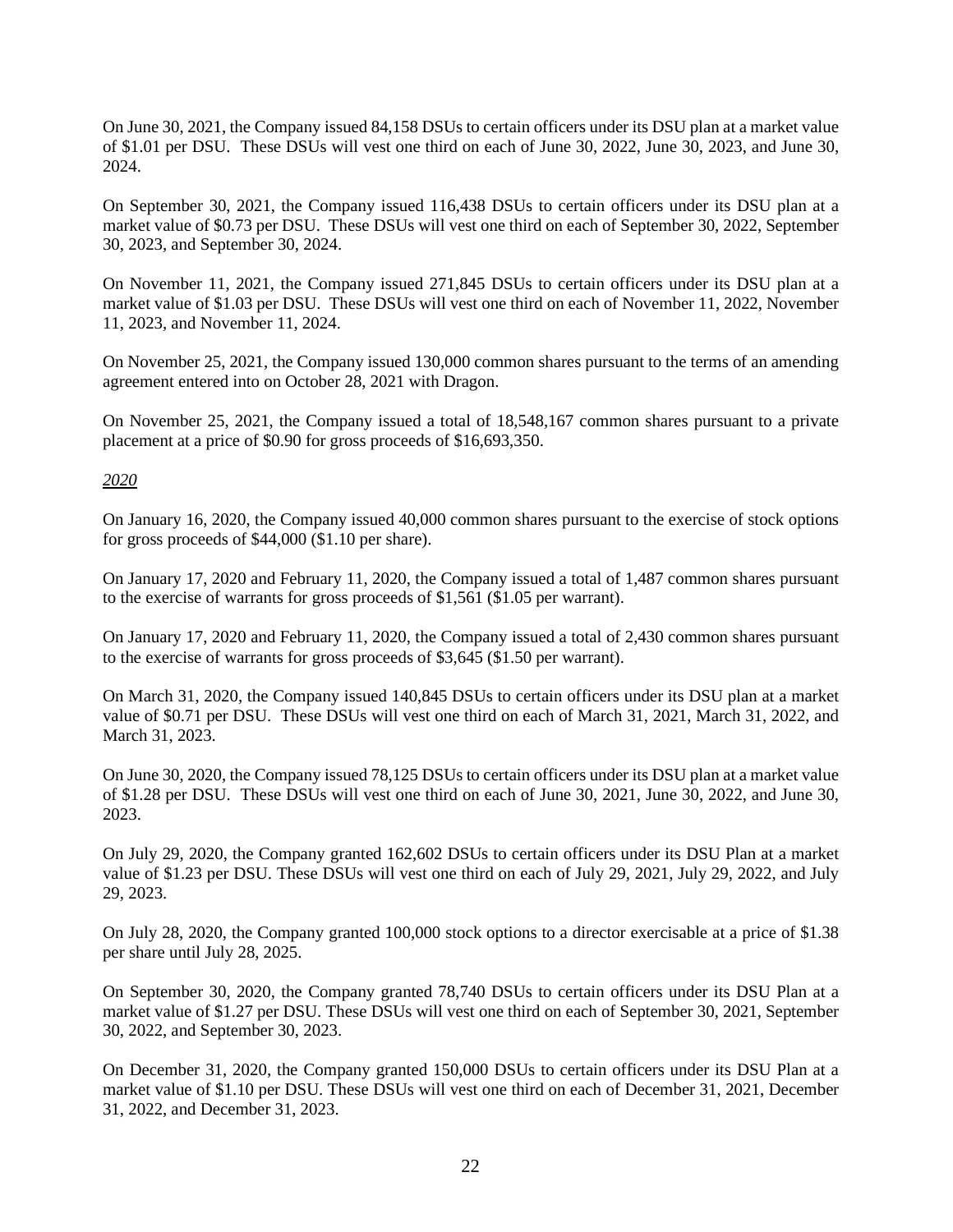#### **Outstanding Share Data**

As at November 26, 2021 the following were outstanding:

117,554,971 common shares 1,583,923 share purchase warrants 7,785,000 stock options 1,837,764 deferred share units

#### **Off-Balance Sheet Arrangements**

The Company has no off-balance sheet arrangements.

#### **Transactions with Related Parties**

The following represents a summary of transactions with key management of the Company:

|                                                               | Three months ended<br>September 30, |         | Nine months ended |           |  |
|---------------------------------------------------------------|-------------------------------------|---------|-------------------|-----------|--|
|                                                               |                                     |         | September 30,     |           |  |
|                                                               | 2021                                | 2020    | 2021              | 2020      |  |
|                                                               | \$                                  | \$      | \$                | \$        |  |
| Michael Basha, (former President)                             | 4,204                               | 82,340  | 76,860            | 374,625   |  |
| Matti Talikka, CEO                                            | 124,062                             |         | 427,367           |           |  |
| Mark Serdan, CFO                                              | 40,118                              | 59,354  | 202,438           | 238,394   |  |
| Mark Santarossa, VP Corporate Development                     | 10,213                              | 84,037  | 108,614           | 231,643   |  |
| <b>Other Directors</b>                                        | 69,309                              | 107,846 | 252,085           | 255,433   |  |
|                                                               | 247,906                             | 333,577 | 1,067,364         | 1,100,095 |  |
| Amounts expensed as:                                          |                                     |         |                   |           |  |
| Salary and other short-term benefits for the former President |                                     | 50,000  | 100,000           | 150,000   |  |
| Salary and other short-term benefits for the CEO              | 50,000                              |         | 150,000           |           |  |
| Salary and other short-term benefits for the CFO              | 37,500                              | 37,500  | 112,500           | 112,500   |  |
| Salary and other short-term benefits, VP Corp Dev             |                                     | 31,250  | 42,624            | 93,750    |  |
| Consulting fees paid to the VP Corp Development               | 9,000                               |         | 9,000             |           |  |
| Directors' Fees                                               | 20,000                              | 20,000  | 55,000            | 60,000    |  |
| Share-based compensation                                      | 131,406                             | 194,827 | 598,240           | 683,845   |  |
|                                                               | 247,906                             | 333,577 | 1,067,364         | 1,100,095 |  |

On January 13, 2021, the Company approved a short-term loan to the CEO of the Company. The loan was issued to cover payroll taxes due upon exercise of stock options. The principal amount of the loan is \$38,720 which will accrue interest at a rate of 1% per annum and is to be repaid on or before January 13, 2022. For the nine months ended September 30, 2021, the Company recorded interest receivable of \$277, reflected as interest income in the comprehensive statement of loss.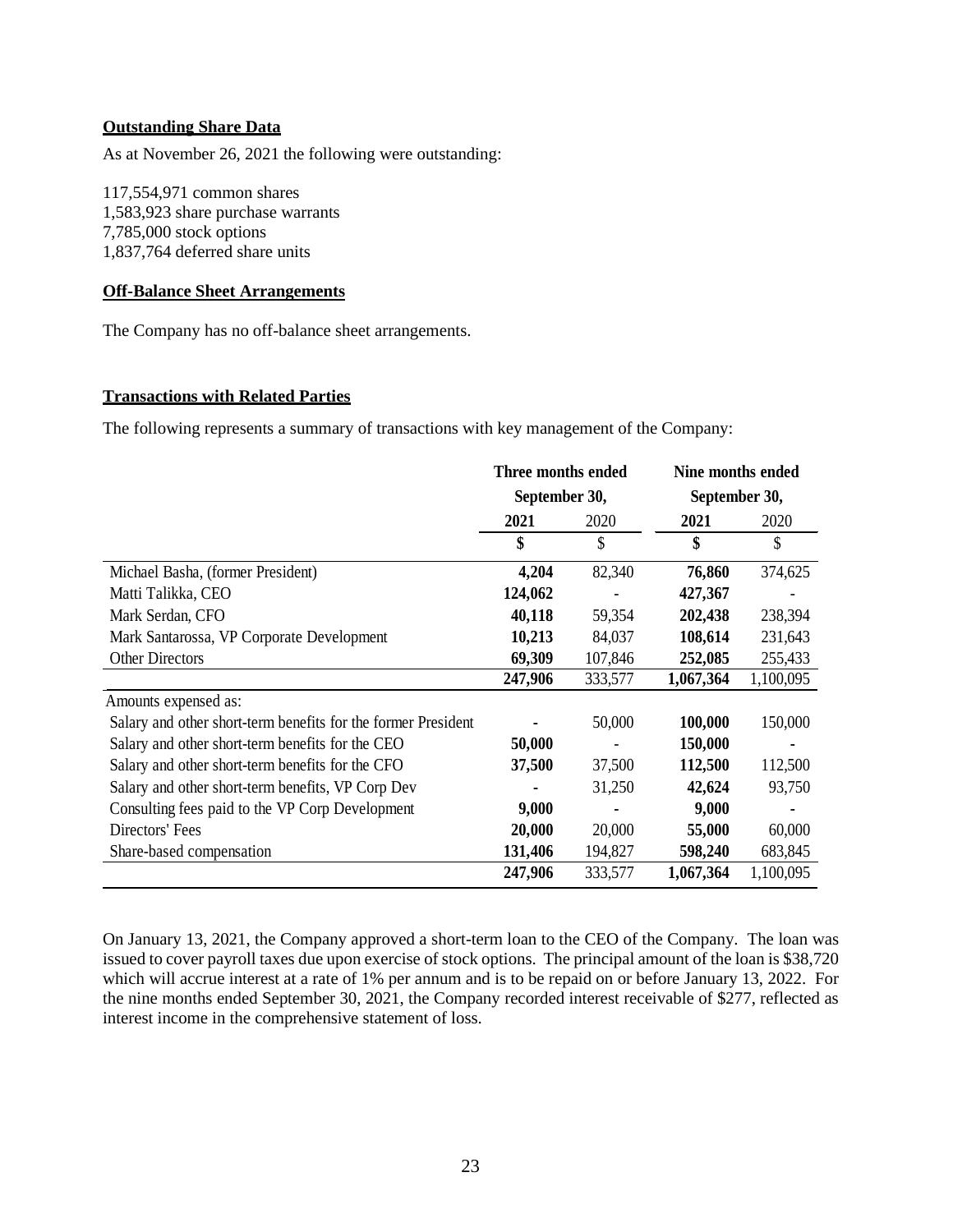| Loan to related party                 | 38,720 |
|---------------------------------------|--------|
| Interest receivable                   | 277    |
| Balance, loan and interest receivable | 38,997 |

The following table summarizes information about loans receivable at September 30, 2021:

On March 30, 2021, the Company announced the resignation of Michael Basha as President and director of the Company, effective March 31, 2021. Mr. Basha will continue as a consultant and technical advisor to the Company.

## **Mineral Properties**

As at September 30, 2021

|                          | Balance,            |                  | <b>Receipts</b> |                     | Balance,      |
|--------------------------|---------------------|------------------|-----------------|---------------------|---------------|
|                          | <b>Beginning of</b> |                  | From            | <b>Properties</b>   | End of        |
| <b>Geographical Area</b> | <b>Period</b>       | <b>Additions</b> | <b>Partners</b> | <b>Written Down</b> | <b>Period</b> |
|                          | \$                  |                  | \$              |                     | Φ             |
| <b>Finland</b>           | 29,812,382          | 4,270,316        | $\blacksquare$  | (10, 594)           | 34,072,104    |
| Sweden                   | ۰                   |                  | $\blacksquare$  | $\blacksquare$      |               |
| <b>United States</b>     | 21,068              |                  | $\blacksquare$  | $\blacksquare$      | 21,068        |
| <b>Mexico</b>            |                     | $\blacksquare$   | ٠               | ٠                   |               |
|                          | 29,833,450          | 4,270,316        |                 | (10, 594)           | 34,093,172    |

## As at December 31, 2020

|                          | Balance,            |                  | <b>Receipts</b> |                     | Balance,   |
|--------------------------|---------------------|------------------|-----------------|---------------------|------------|
|                          | <b>Beginning of</b> |                  | From            | <b>Properties</b>   | End of     |
| <b>Geographical Area</b> | Year                | <b>Additions</b> | <b>Partners</b> | <b>Written Down</b> | Year       |
|                          | \$                  | \$               | \$              | \$                  | \$         |
| <b>Finland</b>           | 21,411,308          | 8,933,395        | (528,076)       | (4,245)             | 29,812,382 |
| Sweden                   | 447,446             | $\blacksquare$   | ٠               | (447, 446)          |            |
| <b>United States</b>     | 19,475              | 1,593            | ۰               |                     | 21,068     |
| <b>Mexico</b>            |                     | 5,885            | ٠               | (5,885)             | ۰          |
|                          | 21,878,229          | 8,940,873        | (528, 076)      | (457, 576)          | 29,833,450 |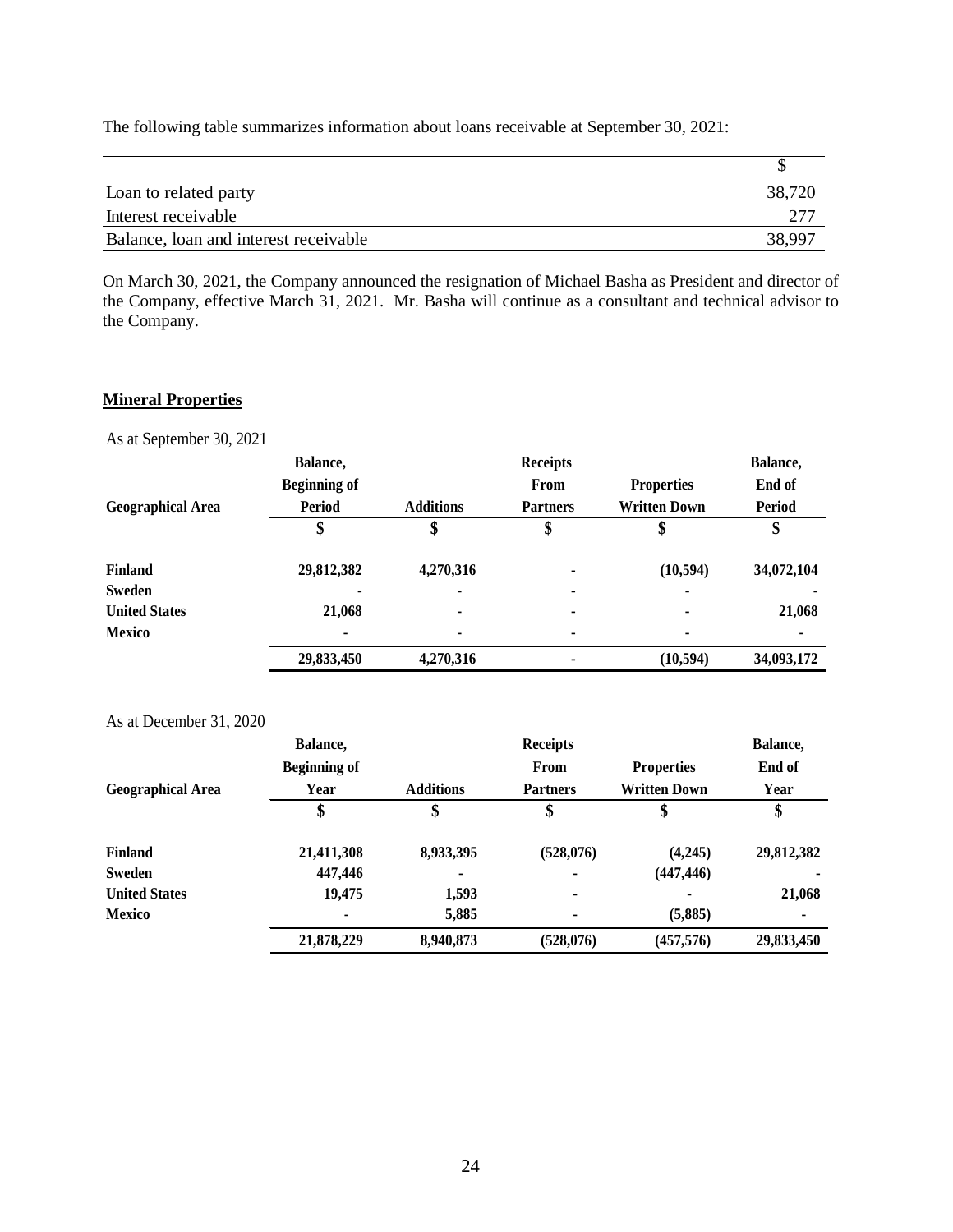| total                    | Finland   | Sweden | USA/Mexico                   | total              | Finland    | Sweden | USA/Mexico         |
|--------------------------|-----------|--------|------------------------------|--------------------|------------|--------|--------------------|
| \$                       | \$        | \$     | S                            | \$                 |            | Y      |                    |
| $\overline{\phantom{a}}$ |           |        |                              |                    |            |        |                    |
| 911,672                  | 911,672   |        | $\qquad \qquad \blacksquare$ | 1,338,062          | 1,332,177  |        | 5,885              |
| 893,626                  | 893,626   |        | ٠                            | 1,508,196          | 1,508,196  |        |                    |
| 31,157                   | 31,157    |        |                              | 572,878            | 572,878    |        |                    |
| 56,723                   | 56,723    |        | ٠                            | 8,876              | 8,876      |        |                    |
| 2,312,299                | 2,312,299 |        |                              | 3,640,199          | 3,640,199  |        |                    |
| 54,593                   | 54,593    |        |                              | 85,831             | 85,831     |        |                    |
| 10,246                   | 10,246    |        |                              | 81,908             | 81,908     |        |                    |
| 4,270,316                | 4,270,316 | ٠      |                              | 7,235,949          | 7,230,064  |        | 5,885              |
|                          |           |        |                              |                    |            |        |                    |
| $\overline{\phantom{a}}$ |           |        |                              | (514, 415)         | (514, 415) |        |                    |
|                          |           |        |                              |                    |            |        |                    |
| 4,270,316                | 4,270,316 |        |                              | 6,721,534          | 6,715,649  |        | 5,885              |
|                          |           |        |                              | September 30, 2021 |            |        | September 30, 2020 |

## **Financial Risk Factors**

The Company has exposure to credit risk, liquidity risk and market risk. The Company's Board of Directors has overall responsibility for the oversight of these risks and reviews the Company's policies on an ongoing basis to ensure that these risks are appropriately managed, which are summarized below:

#### *Credit Risk*

Credit risk is the risk of loss associated with a counterparty's inability to fulfill its payment obligations. The Company's credit risk is primarily attributable to receivables, which is mainly comprised of government tax refunds. Management believes that the credit risk concentration with respect to financial instruments included in the receivables is not significant. The Company holds cash and invests it in interest bearing deposit accounts at its financial institution. Management believes that the associated credit risk for its invested cash is low.

#### *Liquidity risk*

Liquidity risk is the risk that the Company will not be able to meet its financial obligations as they become due. As at September 30, 2021, the Company had cash of \$6,697,798 to settle current liabilities of \$709,425. To the extent that the Company does not believe it has sufficient liquidity to meet its current obligations, the Board of Directors considers securing additional funds through equity or partnering transactions. All of the Company's financial liabilities are short-term in nature and are subject to normal trade terms.

## *Market risk*

Market risk is the risk that changes in market prices, such as interest rates, foreign exchange rates, and equity prices will affect the Company's income or the value of its financial instruments.

(a) Interest rate risk –The Company's current policy is to invest excess cash in either interest bearing deposit accounts or Guaranteed Income Certificates ("GICs") issued by its financial institutions. Management believes it has minimal exposure to interest rate risk.

As at September 30, 2021, the Company held no short term investments (December 31, 2020 – nil). As at September 30, 2021, the carrying value of the Company's short-term investments was \$nil (December 31, 2020 - \$nil) including \$nil of accrued interest (December 31, 2020 – \$nil).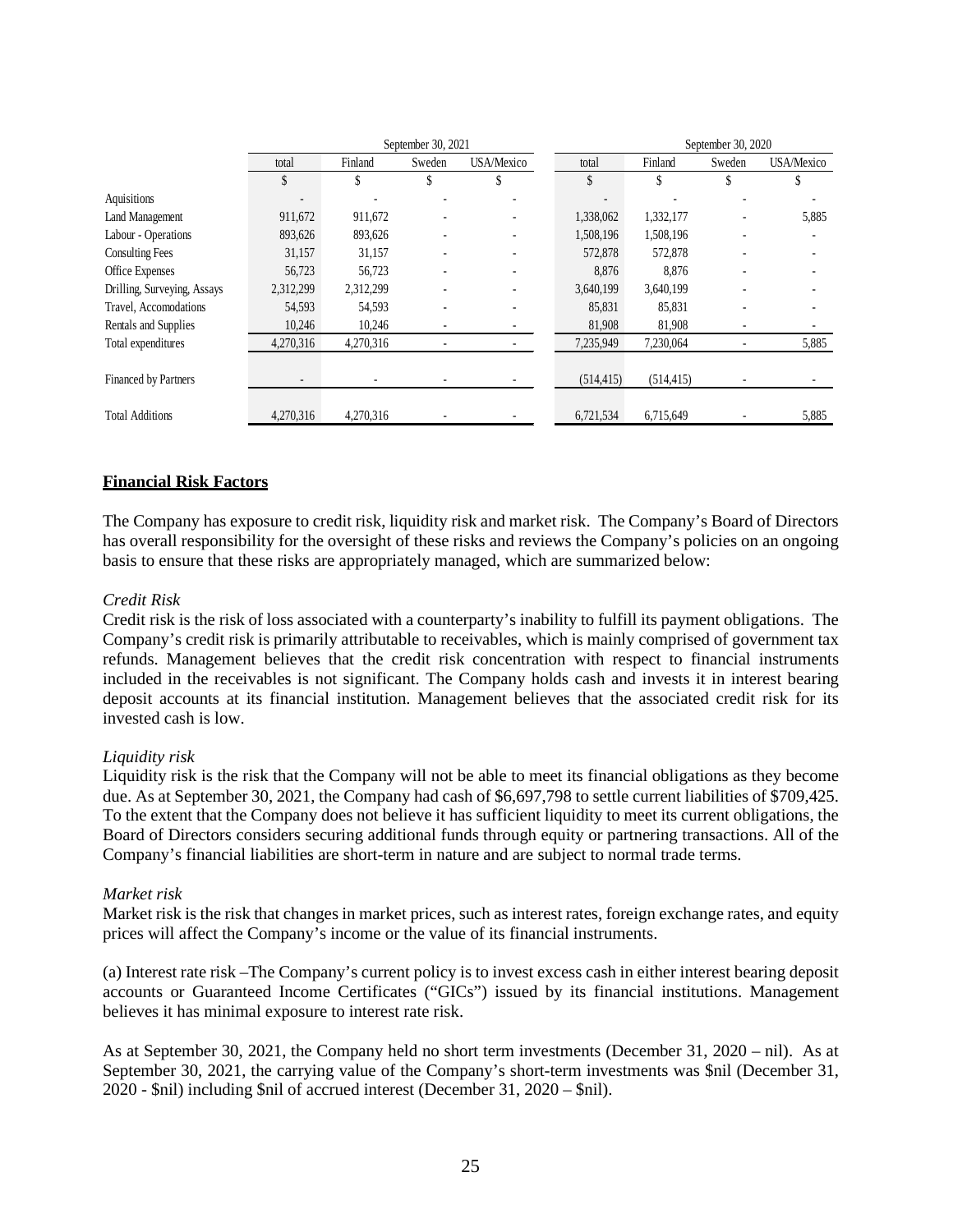(b) Foreign exchange risk - The Company transacts certain business in Euro, Swedish Kroner, U.S. Dollars and Mexican Pesos, and therefore is subject to foreign exchange risk on certain receivables, trade payables and cash balances. The Company attempts to mitigate these risks by managing its foreign exchange inflows and outflows. No hedging instruments have been used by the Company, however, depending upon the nature and level of future foreign exchange transactions, consideration may be given to the use of hedging instruments. The Company believes that it adequately manages its foreign exchange risk, and the risk is minimal.

The following table shows the net exposures in US dollars, Swedish Kroner and Euro at September 30, 2021.

|                       | US\$           | Euro      | SEK    |
|-----------------------|----------------|-----------|--------|
| Cash                  | 22,874         | 818,065   | 45,661 |
| Receivables           | $\blacksquare$ | 145,705   | ۰      |
| Trade payables        | (14.400)       | (300,692) |        |
| Net currency exposure | 8.474          | 663,078   | 45,661 |

Based on the above currency exposures, a 10% change in the value of each currency to the value of the Canadian dollar would impact the Company's net loss by:

|     | Euro   | SEK |
|-----|--------|-----|
| 847 | 66,308 |     |

(c) Equity risk – The Company is exposed to market risk because of the fluctuating values of its publicly traded marketable securities. The Company has no control over these fluctuations and does not hedge its investments. Based on the September 30, 2021value of the marketable securities every 10% increase or decrease in the share prices of these companies would have impacted the loss for the period, up or down, by approximately \$483,000 (December 31, 2020 - \$577,750).

The Company has identified the following critical accounting policies under which significant judgments, estimates and assumptions are made and where actual results may differ from these estimates under different assumptions and conditions and may materially affect financial results or the financial position reported in future periods:

## Exploration and evaluation assets

The Company makes certain estimates and assumptions regarding the recoverability of the carrying values of exploration and evaluation assets. These assumptions are changed when conditions exist that indicate that the carrying value may be impaired, at which time an impairment loss is recorded.

## Receivables

The Company reviews its receivables on a regular basis and makes estimates of any amounts which are not expected to be collected. If such doubt exists, an allowance for doubtful accounts will be recorded.

## Property and equipment

The Company reviews the estimated useful lives of property and equipment at the end of each reporting period to ensure assumptions are still valid.

## Share-based payments

The Company makes certain estimates and assumptions when calculating the fair values of stock options and warrants granted. The significant assumptions used include estimates of expected volatility, expected life and the expected risk-free rate of return. Changes in these assumptions may result in a material change to the expense recorded for the issuance of stock options and warrants.